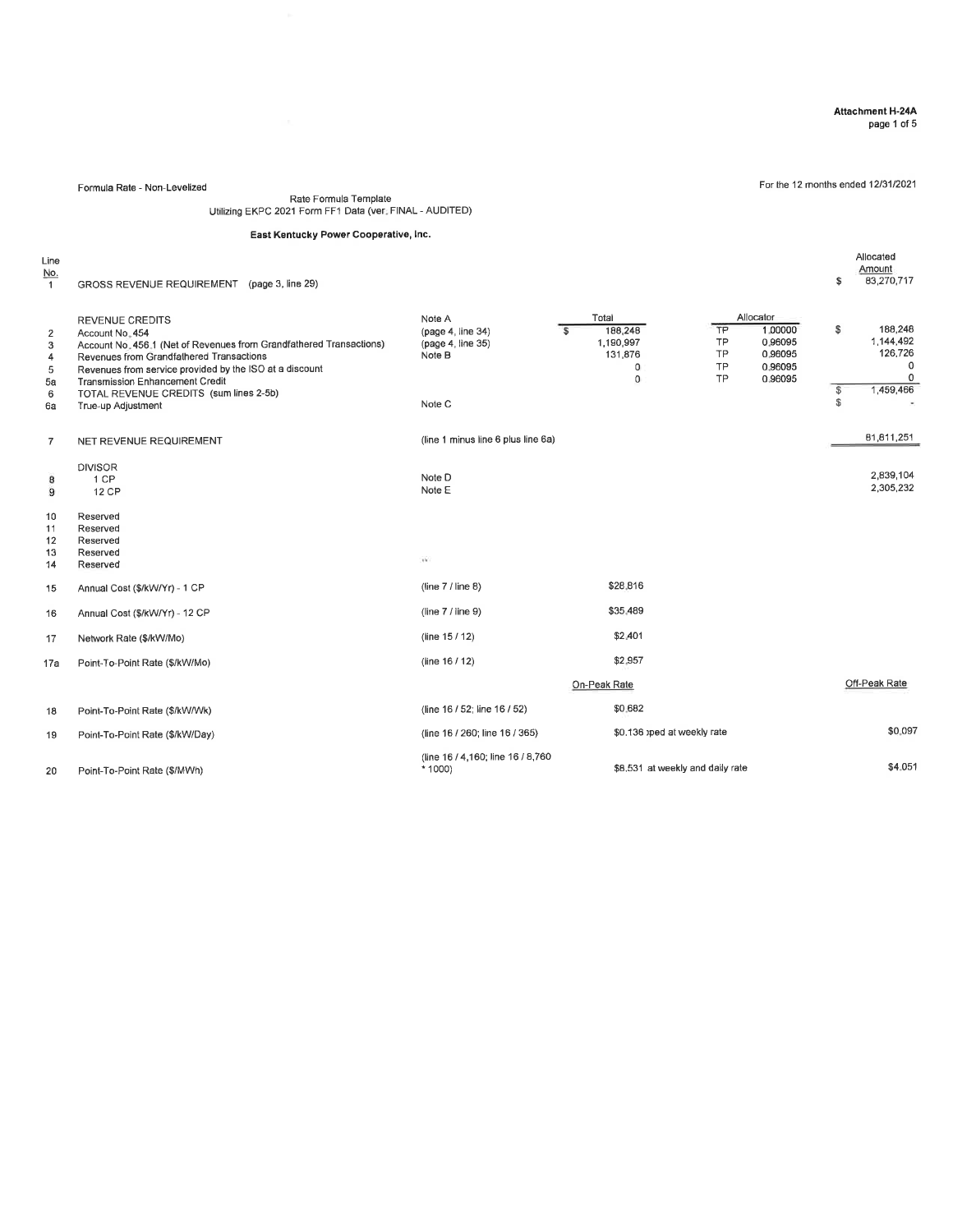Formula Rate - Non-Levelized **Example 2013** For the 12 months ended 12/31/2021

# Rate Fomula Template Utilizing EKPC 2021 Form FF1 Data (ver. FINAL - AUDITED)

### East Kentucky Power Cooperative, lnc.

| Line<br>No.                                        | (1)<br>RATE BASE                                                                                                                                                                                                                   | (2)<br>Form No. 1<br>Page, Line, Col.                                                                       | (3)<br>Company Total                                                                         |                                                               | (4)<br>Allocator                                 |                               | (5)<br>Transmission<br>(Col. 3 times Col. 4)                      |
|----------------------------------------------------|------------------------------------------------------------------------------------------------------------------------------------------------------------------------------------------------------------------------------------|-------------------------------------------------------------------------------------------------------------|----------------------------------------------------------------------------------------------|---------------------------------------------------------------|--------------------------------------------------|-------------------------------|-------------------------------------------------------------------|
| $\mathbf{I}$<br>$\overline{c}$<br>3<br>4<br>5<br>6 | <b>GROSS PLANT IN SERVICE</b><br>Production<br>Transmission<br>Distribution<br>General & Intangible<br>Common<br>TOTAL GROSS PLANT (sum lines 1-5)                                                                                 | 204.46.g<br>206.58.g<br>206.75.g<br>204.5.g & 206.90.g                                                      | 3,392,706,596<br>S.<br>706,981,557<br>277.060.773<br>124,749,537<br>0<br>4,501,498,463<br>s. | <b>NA</b><br><b>TP</b><br><b>NA</b><br>W/S<br>CE<br>$GP =$    | 0.96095<br>0.16036<br>0.00000<br>15.537%         | \$<br>S.                      | 679,376,064<br>20,005,443<br>0<br>699,381,527                     |
| $\overline{7}$<br>8<br>9<br>10<br>11<br>12         | ACCUMULATED DEPRECIATION<br>Production<br>Transmission<br>Distribution<br>General & Intangible<br>Common<br>TOTAL ACCUM, DEPRECIATION (sum lines 7-11)                                                                             | 219.20-24.c<br>219.25.c<br>219.26.c<br>219.28.c                                                             | \$1,286,813,124<br>194,354,223<br>98,103,787<br>75,814,590<br>0<br>1,655,085,724             | <b>NA</b><br>TP<br><b>NA</b><br>W/S<br>CE                     | 0.96095<br>0.16036<br>0.00000                    | \$<br>S                       | 186,765,284<br>12,157,996<br>$\Omega$<br>198,923,280              |
| 13<br>14<br>15<br>16<br>17<br>18                   | NET PLANT IN SERVICE<br>Production<br>Transmission<br>Distribution<br>General & Intangible<br>Common<br>TOTAL NET PLANT (sum lines 13-17)                                                                                          | $(line 1 - line 7)$<br>$(line 2 - line 8)$<br>(line 3 - line 9)<br>(line 4 - line 10)<br>(line 5 - line 11) | 2,105,893,472<br>s.<br>512,627,334<br>178,956,986<br>48,934,947<br>0<br>2,846,412,739<br>\$. | $NP =$                                                        | 17.582%                                          | S.<br>$\overline{\mathbf{s}}$ | 492,610,800<br>7,847,447<br>n<br>500,458,247                      |
| 19<br>20<br>21<br>22<br>23<br>24                   | ADJUSTMENTS TO RATE BASE<br>Account No. 281 (enter negative)<br>Account No. 282 (enter negative)<br>Account No. 283 (enter negative)<br>Account No. 190<br>Account No. 255 (enter negative)<br>TOTAL ADJUSTMENTS (sum lines 19-23) | 272. Total 281.k<br>274. Total 282.k<br>276. Total 283.k<br>234. Total 190.c<br>266.Total.h                 | \$<br>0<br>0<br>0<br>0<br>$\overline{\mathbf{s}}$                                            | <b>NA</b><br><b>NP</b><br><b>NP</b><br><b>NP</b><br><b>NP</b> | zero<br>0.17582<br>0.17582<br>0.17582<br>0.17582 | \$<br>$\overline{\mathbf{s}}$ | 0<br>$\mathbf 0$<br>0<br>0                                        |
| 25                                                 | LAND HELD FOR FUTURE USE                                                                                                                                                                                                           | 214.Total.d. Note F                                                                                         | ī,<br>\$                                                                                     |                                                               | 1.00000                                          | \$                            |                                                                   |
| 26<br>27<br>28<br>29                               | <b>WORKING CAPITAL</b><br>CWC<br>Materials & Supplies<br>Prepayments (Account 165)<br>TOTAL WORKING CAPITAL (sum lines 26 - 28)                                                                                                    | calculated, Note G<br>227.8.c<br>110.46 c, Note G                                                           | s.<br>9.994.899<br>31,765,805<br>7,704,875<br>\$.<br>49,465,579<br>\$2,895,878,318           | <b>TE</b><br>GP                                               | 0.89989<br>0.15537                               | S<br>S.                       | 5.406.303<br>28,585,619<br>1,197,079<br>35,189,001<br>535,647,248 |
| 30                                                 | RATE BASE (sum lines 18, 24, 25, & 29)                                                                                                                                                                                             |                                                                                                             |                                                                                              |                                                               |                                                  |                               |                                                                   |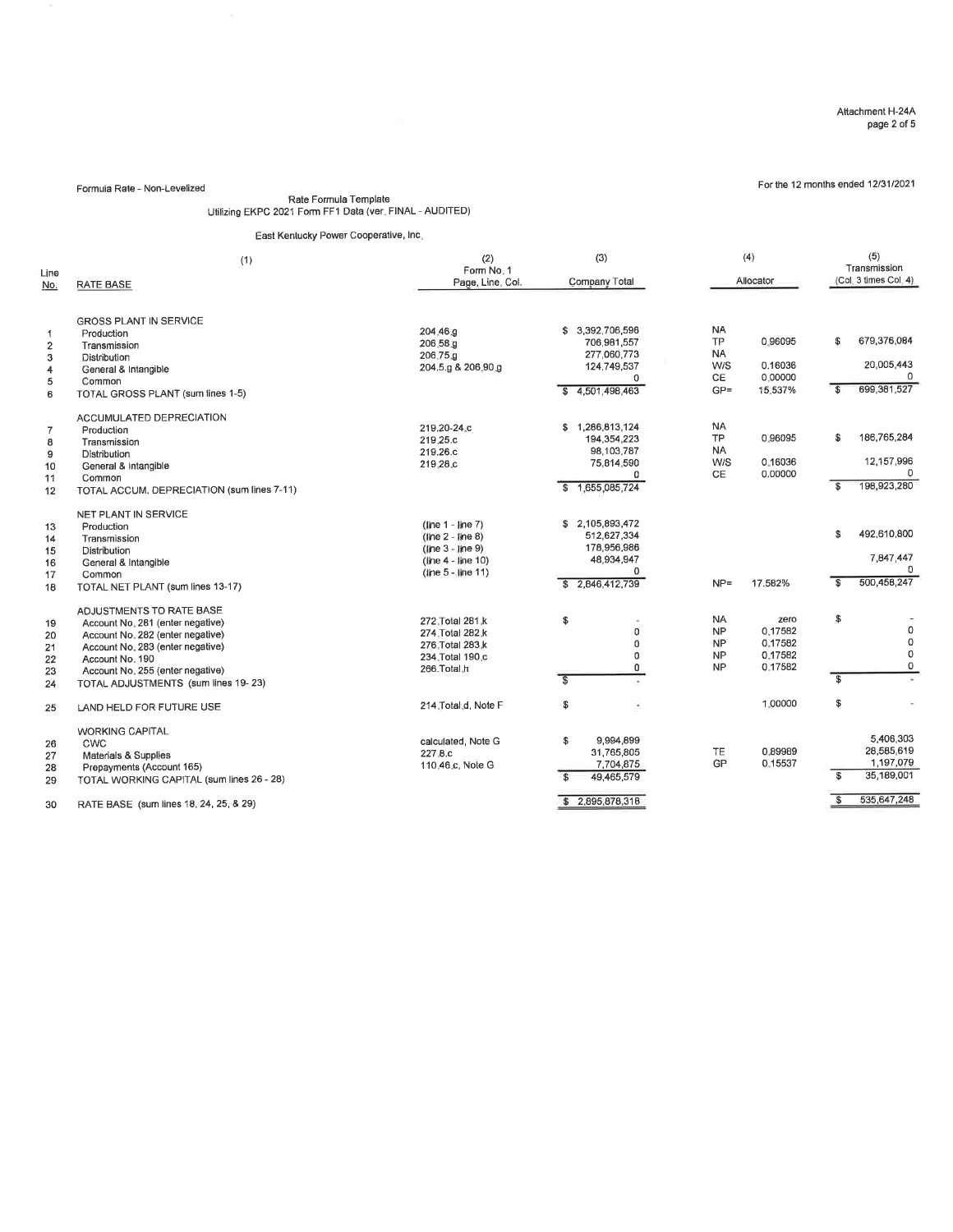For the 12 months ended 12/31/2021

Formula Rate - Non-Levelized

# Rate Formula Templale Utilizing EKPC 2021 Form FFI Data (ver. FINAL - AUDITED)

East Kentucky Power Cooperative, lnc.

| Line<br><u>No.</u>                                                                                        | (1)                                                                                                                                                                                                                                                                                                                                            | (2)<br>Form No. 1<br>Page, Line, Col.                                             | (3)<br>Company Total                                                                                                                                  | (4)<br>Allocator                                                                                                                                       | (5)<br>Transmission<br>(Col. 3 times Col. 4)                                                             |
|-----------------------------------------------------------------------------------------------------------|------------------------------------------------------------------------------------------------------------------------------------------------------------------------------------------------------------------------------------------------------------------------------------------------------------------------------------------------|-----------------------------------------------------------------------------------|-------------------------------------------------------------------------------------------------------------------------------------------------------|--------------------------------------------------------------------------------------------------------------------------------------------------------|----------------------------------------------------------------------------------------------------------|
| $\overline{1}$<br>$\overline{2}$<br>3<br>4<br>5<br>5a<br>5b<br>5 <sub>c</sub><br>6<br>$\overline{7}$<br>8 | O&M<br>Transmission<br>Less Account 565<br>A&G<br>Less FERC Annual Fees<br>Less Non-safety Advertising<br>Less KPSC Regulatory Expenses<br>Plus Transmission Related Regulatory Exp<br>Plus Prorated PJM Transition Expense<br>Common<br><b>Transmission Lease Payments</b><br>TOTAL O&M (sum lines 1, 2a, 3, 5a, 6, 7 less lines 1a, 2, 4, 5) | 321.100<br>321 Acct 565<br>321.168<br>N/A<br>Note H<br>Note H<br>Note H<br>Note H | \$<br>62,512,517<br>21,976,522<br>41,038,715<br>O<br>302,878<br>1,579,374<br>266,737<br>$\Omega$<br>$\Omega$<br>79,959,196<br>$\overline{\mathbf{s}}$ | <b>TE</b><br>0.89989<br>TE<br>0.89989<br>W/S<br>0.16036<br>W/S<br>0.16036<br>W/S<br>0.16036<br><b>TE</b><br>0.89989<br><b>CE</b><br>0.00000<br>1.00000 | 56,254,170<br>s.<br>19,776,375<br>6,581,168<br>48,571<br>240,033<br>$\mathbf 0$<br>0<br>43,250,425<br>\$ |
| 9<br>10<br>11<br>12                                                                                       | DEPRECIATION EXPENSE<br>Transmission<br>General and Intangible<br>Common<br>TOTAL DEPRECIATION (Sum lines 9 - 11)                                                                                                                                                                                                                              | 336.7.f<br>336.9.f<br>336.10.f                                                    | 11,895,626<br>\$<br>6,511,264<br>$\Omega$<br>18,406,890<br>$\mathbf{s}$                                                                               | 0.96095<br><b>TP</b><br>W/S<br>0.16036<br>CE.<br>0.00000                                                                                               | 11,431,138<br>£<br>1,044,178<br>0<br>12,475,316<br>S.                                                    |
| 13<br>14<br>15<br>16<br>17<br>18<br>19<br>20                                                              | TAXES OTHER THAN INCOME TAXES<br><b>LABOR RELATED</b><br>Payroll<br>Highway and vehicle<br>PLANT RELATED<br>Property<br><b>Gross Receipts</b><br>Other<br>Payments in lieu of taxes<br>TOTAL OTHER TAXES (sum lines 13 - 19)                                                                                                                   | Note I<br>Note I<br>Note I                                                        | \$<br>$\ddot{\mathbf{0}}$<br>$\Omega$<br>0<br>0<br>$\mathbf 0$<br>$\mathbf{s}$                                                                        | 0.16036<br>W/S<br>W/S<br>0.16036<br>0.15537<br>GP<br><b>NA</b><br><b>NA</b><br>GP<br>0.15537<br>GP<br>0.15537                                          | \$<br>$\circ$<br>0<br>0<br>0<br>$\circ$<br>s                                                             |
| 21<br>22<br>23<br>24                                                                                      | <b>INCOME TAXES</b><br>T=1 - $\{[(1 - S)T)^*(1 - F]T\}/(1 - S]T * F]T * p$ =<br>$CIT=(T/1-T)$ * (1-(WCLTD/R)) =<br>$1/(1 - T) = (from line 21)$<br>Amortized Investment Tax Credit                                                                                                                                                             | Note J<br>266.8.f (enter negative)                                                | 0.000000%<br>0.000000%<br>0.0000<br>$\Omega$                                                                                                          |                                                                                                                                                        |                                                                                                          |
| 25<br>26<br>27                                                                                            | Income Tax Calculation (line 22 * line 28)<br>ITC adjustment (line 23 * line 24)<br><b>Total Income Taxes</b>                                                                                                                                                                                                                                  | (line 25 plus line 26)                                                            | \$<br>O<br>$\overline{\mathbf{s}}$                                                                                                                    | NA<br>NP<br>0.17582                                                                                                                                    | \$<br>$^{\circ}$<br>$\overline{\mathbf{3}}$                                                              |
| 28                                                                                                        | <b>RETURN</b><br>[ Rate Base (page 2, line 30) * Rate of Return (page 4, line 29)]                                                                                                                                                                                                                                                             |                                                                                   | 148,916,848<br>\$                                                                                                                                     | <b>NA</b>                                                                                                                                              | 27,544,976<br>S<br>83,270,717                                                                            |
| 29                                                                                                        | REVENUE REQUIREMENT (sum lines 8, 12, 20, 27, 28)                                                                                                                                                                                                                                                                                              |                                                                                   | 247,282,934<br>S.                                                                                                                                     |                                                                                                                                                        | \$                                                                                                       |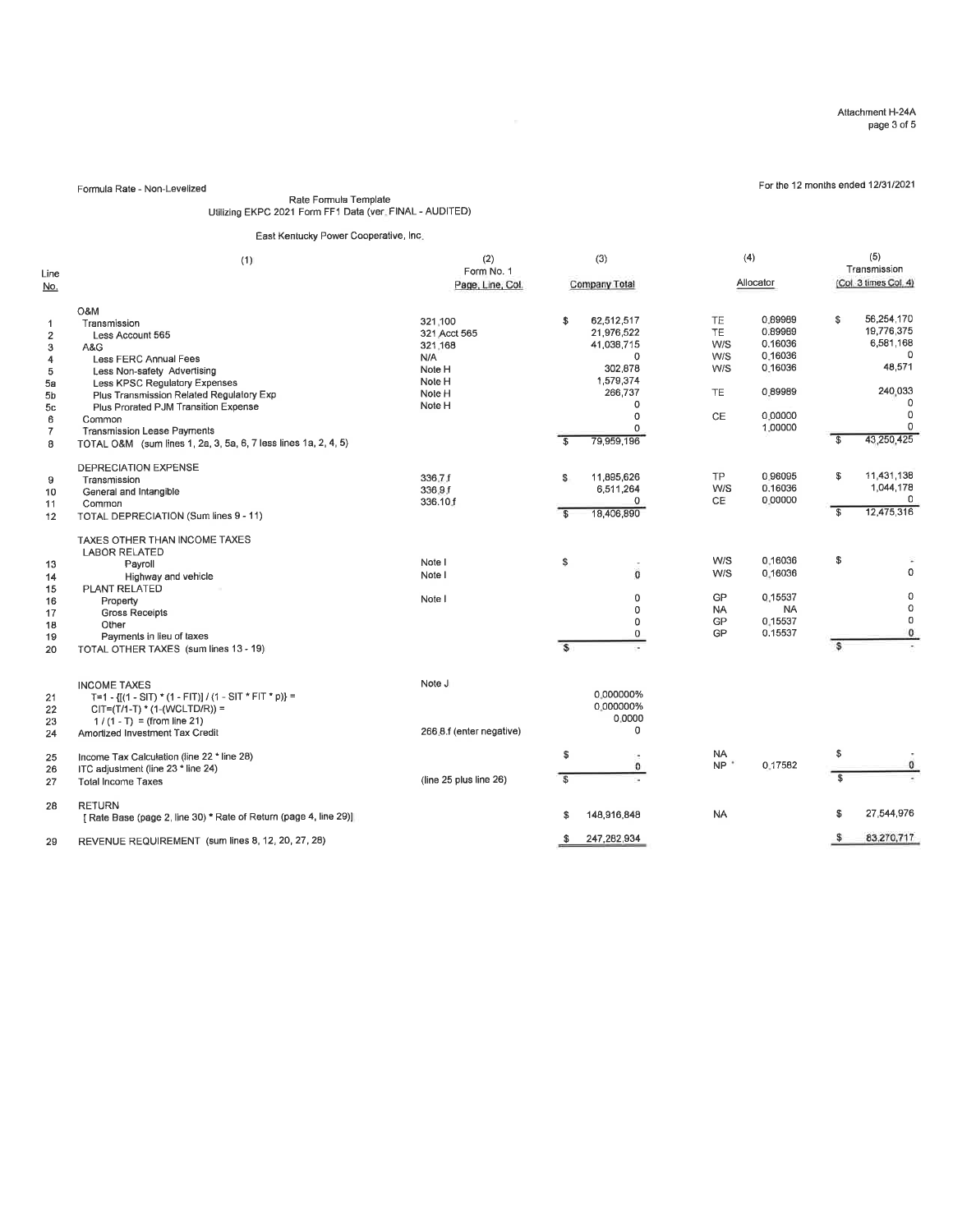Attachment H-244 page 4 of 5

For the 12 months ended 12/31/2021

Rate Formula Template Utilizing EKPC 2021 F otm FFI Data (ver. FINAL - AUDITED)

East Kenlucky Power Cooperalive, lnc. SUPPORTING CALCULATIONS AND NOTES

Line No. TRANSMISSION PLANT INCLUDED IN ISO RATES

Formula Rate - Non-Levelized

| <u>.</u>       |                                                                                   |                                                       |                   |        |                     |    |                          |
|----------------|-----------------------------------------------------------------------------------|-------------------------------------------------------|-------------------|--------|---------------------|----|--------------------------|
| 1              | Total transmission plant (page 2, line 2, column 3)                               |                                                       |                   |        |                     |    | 706.981.557              |
| $\mathbf 2$    | Less transmission plant excluded from ISO rates                                   |                                                       |                   |        |                     |    |                          |
| 3              | Less transmission plant included in OATT Ancillary Services                       | See Supporting Exhibit, Page 5 of 8, Line 4, (Note K) |                   |        |                     |    | 27,605,473               |
| 4              | Transmission plant included in ISO Rates (line 1 less lines 2 & 3)                |                                                       |                   |        |                     |    | 679.376,084              |
|                |                                                                                   |                                                       |                   |        | $TP =$              |    | 0.96095                  |
| 5              | Percentage of transmission plant included in ISO Rates (line 4 divided by line 1) |                                                       |                   |        |                     |    |                          |
|                | <b>TRANSMISSION EXPENSES</b>                                                      |                                                       |                   |        |                     |    |                          |
| 6              | Total transmission expenses (page 3, line 1, column 3)                            |                                                       |                   |        |                     |    | 62,512,517               |
| $\overline{7}$ | Less transmission expenses included in OATT Ancillary Services                    | Note L                                                |                   |        |                     |    | 3,972,539                |
| 8              | Included transmission expenses (line 6 less line 7)                               |                                                       |                   |        |                     |    | 58,539,978               |
| 9              | Percentage of transmission expenses after adjustment (line 8 divided by line 6)   |                                                       |                   |        |                     |    | 0.93645                  |
| 10             | Percentage of transmission plant included in ISO Rates (line 5)                   |                                                       |                   |        | <b>TP</b>           |    | 0.96095                  |
| 11             | Percentage of transmission expenses included in ISO Rates (line 9 times line 10)  |                                                       |                   |        | $TE =$              |    | 0.89989                  |
|                |                                                                                   |                                                       |                   |        |                     |    |                          |
|                | WAGES & SALARY ALLOCATOR (W&S)                                                    |                                                       | \$                | TP     | Allocation          |    |                          |
|                |                                                                                   | Form 1 Reference                                      | 42.498.087        | 0.00   | $\Omega$            |    |                          |
| 12             | Production                                                                        | 354.18.b                                              |                   | 0,96   | 11,383,841          |    |                          |
| 13             | Transmission                                                                      | 354.19.b                                              | 11,846,407        |        | $\Omega$            |    | <b>W&amp;S Allocator</b> |
| 14             | Distribution                                                                      | 354.20.b                                              | 935,958           | 0.00   |                     |    |                          |
| 15             | Other                                                                             | 354.21.22,23.24 b                                     | 15,706,675        | 0.00   | 0                   |    | (\$ / Allocation)        |
| 16             | Total (sum lines 12-15)                                                           |                                                       | 70,987,127        |        | 11,383,841          |    | 0.16036                  |
|                | <b>COMMON PLANT ALLOCATOR (CE)</b>                                                |                                                       |                   |        |                     |    |                          |
|                |                                                                                   |                                                       | %                 |        | % Electric          |    | <b>W&amp;S Allocator</b> |
| 17             | Electric                                                                          | 200.3.c                                               | 1.00              |        | (line 17 / line 20) |    | (line 16)                |
| 16             | Gas                                                                               | 201.3d                                                | 0.00              |        | 1,00000             |    | 0.16036                  |
| 19             | Water                                                                             | 201.3 e                                               | 0.00              |        |                     |    |                          |
| 20             | Total (sum lines 17 - 19)                                                         |                                                       | 1.00              |        |                     |    |                          |
|                |                                                                                   |                                                       |                   |        |                     |    | \$                       |
| 21             | <b>RETURN (R)</b>                                                                 | Long Term Interest (117, sum of 58 c through 65 c)    |                   |        |                     |    | 86,985,390               |
|                |                                                                                   |                                                       |                   |        |                     |    |                          |
| 22             |                                                                                   | Preferred Dividends (118.29c) (positive number)       |                   |        |                     |    | 0                        |
|                | <b>Development of Cost of Capital:</b>                                            |                                                       |                   |        |                     |    |                          |
| 23             | Long Term Debt                                                                    | (112.23c) See Supporting Exhibit, Page 7 of 8         |                   |        |                     |    | \$2.537,313,018          |
| 24             | Proprietary Capital                                                               | (112.15.c)                                            |                   |        |                     |    | 767,457,691              |
| 25             | Less Account 216.1                                                                | (112,12,c) (enter negative)                           |                   |        |                     |    | 0                        |
| 26             |                                                                                   | <b>Total Capital</b>                                  | (sum lines 23-25) |        |                     |    | 3,304,770,709            |
|                |                                                                                   |                                                       | \$                | %      | Cost                |    | Weighted                 |
| 27             | Long Term Debt (112.23c)                                                          | Note M                                                | 2,537,313,018     | 76.78% | 3.428%              |    | 2.632%                   |
| 28             | Proprietary Capital (112.15.c)                                                    | Note N                                                | 767,457,691       | 23.22% | 10.809%             |    | 2.510%                   |
| 29             | Total (sum lines 27-28)                                                           |                                                       | 3.304.770.709     |        | $R =$               |    | 5.142%                   |
| 30             | <b>Effective TIER</b>                                                             | Note O                                                |                   |        | $TIER =$            |    | 1.50                     |
|                | <b>REVENUE CREDITS</b>                                                            |                                                       |                   |        |                     |    |                          |
|                |                                                                                   |                                                       |                   |        |                     |    |                          |
|                | ACCOUNT 447 (BUNDLED SALES FOR RESALE)                                            |                                                       | $(310-311)$       |        |                     |    |                          |
| 31             | a. Bundled Non-RQ Sales for Resale (311.x.k)                                      |                                                       |                   |        |                     | \$ | s                        |
| 32             | b. Bundled Sales for Resale included in Divisor on page 1                         |                                                       |                   |        |                     |    | 0                        |
| 33             | Total of (a)-(b)                                                                  |                                                       |                   |        |                     |    | $\overline{50}$          |
| 34             | ACCOUNT 454 (RENT FROM ELECTRIC PROPERTY)                                         | See Supporting Exhibit, Page 6 of 8, Line 3 (Note P)  |                   |        |                     | S. | 188,248                  |
| 35             | ACCOUNT 456.1 (OTHER ELECTRIC REVENUES)                                           | See Supporting Exhibit, Page 6 of 8, Line 17 (Note Q) |                   |        |                     | \$ | 1,190,997                |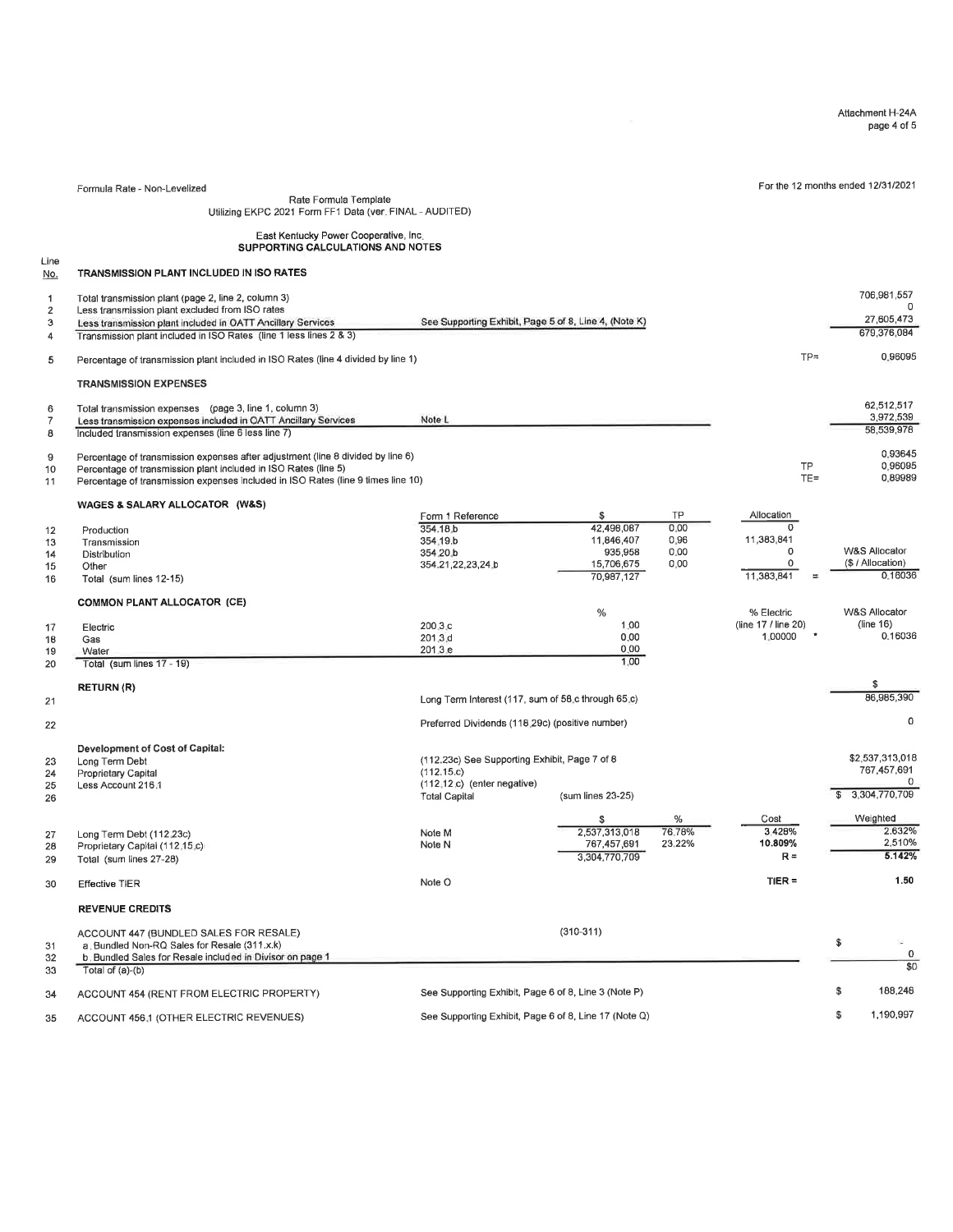Attachment H-24A page 5 of 5

Formula Rate - Non-Levelized Formula Rate - Non-Levelized Formula Rate - Non-Levelized For the 12 months ended 12/31/2021

Rate Formula Template

Utilizing EKPC 2021 Form FF1 Data (ver. FINAL - AUDITED)

East Kentucky Power Cooperative, lnc.

### Gensral Note: References to pages in this formulary rate are indicated as: (page#, line#, col.#)

References to data from FERC Form 1 are indicated as: #.y.x (page, line, column)

- Note Letter
	- A The revenues crediied on page 1 lines 2-5c shall include only lhe amounts received direclly (in the case of grandfathered agreements) or from the ISO (for service under this tariff) reflecting the Transmission Owner's integrated transmission facilities. They do not include revenues associated with FERC annual charges, gross receipts taxes, ancillary services, or facilities not included in this template (e.g., direct assignment facilities and GSUs) which are not recovered under this Formulary Rate Template.
	- Revenue from AEP Grandfathered Agreement. See Rev Cred Support, Attachment H-24A, Supporting Exhibit, page 6 of 8, line 16 B
	- Calculated in accordance with the EKPC Formulary Rate Protocols in Attachment H-248 of this Tariff. See Appendix C c
	- EKPC 1 CP is EKPC's highest Monthly Firm Transmission System Peak Load based on the source data as described in Note 1 of Attachment H-24A, Page 8 of 8, plus transmission service provided for olhers over the EKPC transmission system, plus wheel-out to EKPC load connected to AEP/KP, Duke Ky, and LGE/KU See Attachment H-24A, Supporting Exhibit, Page 8 of 8 D
	- EKPC 12 CP is EKPC'S Monthly Firm Transmission System Peak Load based on the source data as described in Note 1 of Attachment H-24A, Page 8 of I, plus transmission service provided for others over the EKPC transmission system, plus wheel-out to EKPC load connected to AEP/KP, Duke Ky, and LGE/KU See Attachment H-24A, Supporting Exhibit, Page 8 of 8 E
	- ldentified in EKPC Form FF1 as being non-transmission relaled. See Attachment H-24A, Supporling Exhibit, Pg 2 of 8 F
	- Cash Working Capital assigned to transmission is one-eighth of O&M allocated to transmission at page 3 of 5, line 8, column 5. G Prepayments are the electric related prepayments booked to Account No. 165 and reported on EKPC Form FF1, Ref Pg 110, line 46.
	- Line 5 Remove non-safety related advertising included in Account 930.1. See Attachment H-24A, Supporting Exhibit, Page 3 of 8, Line 3 H
	- Line 5a Remove Total Regulatory Commission Expenses See Attachment H-24A, Supporting Exhibit, Page 3 of 8, Line 4

Line 5b - Add Back Regulatory Commission Expenses directly related to transmission service, ISO filings, or transmission siting - See Attachment H-24A, Supporting Exhibit, Page 3 of 8, Line 6 Line 5c - Add EKPC costs relating to PJM transition. See Attachment H-24A, Supporting Exhibit, Page 3 of 8, Line 14

- ln accordance with RUS accounling standards, EKPC allocates all payroll and property taxes to the funclional account. Labor- and plant-related taxes I. are already included in the appropriate transmission account.
- As a member-owned non-profit RUS generation and transmission cooperative, EKPC is exempt from state and from federal income taxes under 501(c)(12) of Internal Revenue Code J

Removes dollar amount of transmission plant included in the development of OATT ancillary services rates and generation step-up facilities, which are deemed to be included in OATT ancillary services. For these purposes, generation step-up facilities are those facilities at a generator substation on which there is no through-flow when the generator is shut down. K

- Removes dollar amount of transmission expenses included in the OATT ancillary services rates, included in Account 561. See Attachment H-24A, Supporting Exhibit, Page 4 of 8. L
- Debt cost rate = long-term interest (line 21) / long term debt (line 27). M

TIER Target =1.50 N

- Effective TIER based on calculated amounts o
- lncludes income related only to transmission facilities, such as pole attachments, rentals and special use. P
- Net of revenue from retained leagacy transactions. See Attachment H-24A, Supporting Exhibit, page 6 of 8. o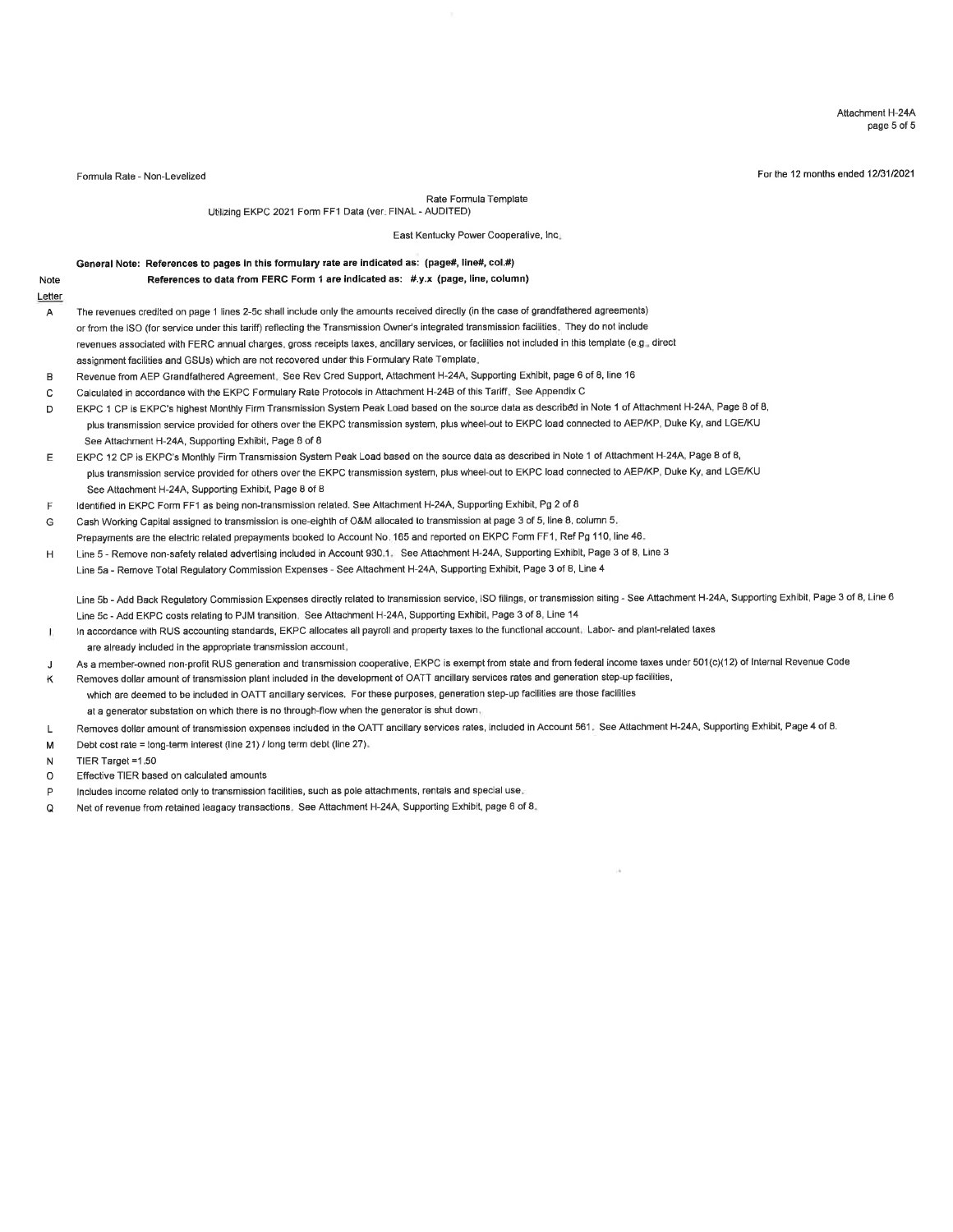### Attachment H-24AAppendix APage 1 of 'l

### For the 12 months ended 12/31/2021

### East Kentucky Power Cooperative, lnc. Transmission Formula Rate Revenue Requirement Utilizing EKPC 2021 Form FF1 Data (ver. FINAL - AUDITED)For Rates Effective January 1,2021

### Schedule 1A Rate Calculation

|    | Line<br>No.    |                                                                                                                                                                                                                                        | Source                               |                | Revenue<br>Requirement           |  |
|----|----------------|----------------------------------------------------------------------------------------------------------------------------------------------------------------------------------------------------------------------------------------|--------------------------------------|----------------|----------------------------------|--|
| Α. |                | Schedule 1A Annual Revenue Requirements<br>Total Load Dispatch & Scheduling (Account 561)<br>Less allocated amount for steam production [(Line 6c/Line 6b) * Line 1]<br>Total Load Dispatch & Scheduling (Account 561) excluding Steam | Supporting Exh, page 4 of 8, line 11 | S.<br>\$<br>\$ | 3,972,539<br>65,708<br>3,906,831 |  |
|    | $\overline{2}$ | Revenue Credits for Schedule 1A                                                                                                                                                                                                        | Note 1                               | \$             | ٠                                |  |
|    | 3              | Net Schedule 1A Revenue Requirement for Zone                                                                                                                                                                                           |                                      | \$             | 3,906,831                        |  |
|    | 4              | Less: True Up Under/(Over) Recovery for 12 months ended 12/31/2020                                                                                                                                                                     | Note 2                               | \$             |                                  |  |
|    | 5              | Schedule 1A Recovery Amount for 12 Months ended 12/31/2021                                                                                                                                                                             |                                      | <b>S</b>       | 3,906,831                        |  |
|    |                | B. Schedule 1A Rate Calculations                                                                                                                                                                                                       |                                      |                |                                  |  |
|    | 6              | 2021 Requirements Sales for Resale                                                                                                                                                                                                     | Note 3                               |                | 13,047,638 MWh                   |  |
|    | 6a             | Plus Non-requirements Sales for Resale                                                                                                                                                                                                 | Note 4                               |                | 7,161                            |  |
|    | 6b             | Subtotal                                                                                                                                                                                                                               | Note 5                               |                | 13.054.799                       |  |
|    | 6c<br>6d       | Less Equivalent Steam<br>Net MWh                                                                                                                                                                                                       | Note 6                               |                | 215,933<br>12,838,866 MWh        |  |
|    | 7              | Schedule 1A rate \$/MWh (Line 5 / Line 6)                                                                                                                                                                                              | (Line 3 / Line 6)                    |                | \$0.3043 \$/MWI                  |  |

#### Notes:

Revenue received pursuant to PJM Schedule 1A revenue allocation procedures for transmission service outside of EKPC's zone during the yearused to calculate rates under Attachment H-24A(1)

 Amount from Attachment H-24A, Appendix C, line 13 for stated year. (2)

Sourced from EKPC Form FF1, Ref Pg 401 , adjusted for equivalent steam sold(3)

FF1, Ref Page 401, Line 23(4)

 FF1, Ref Page 401, Line 24(5)

 FF1, Ref Page 401, Footnote(6)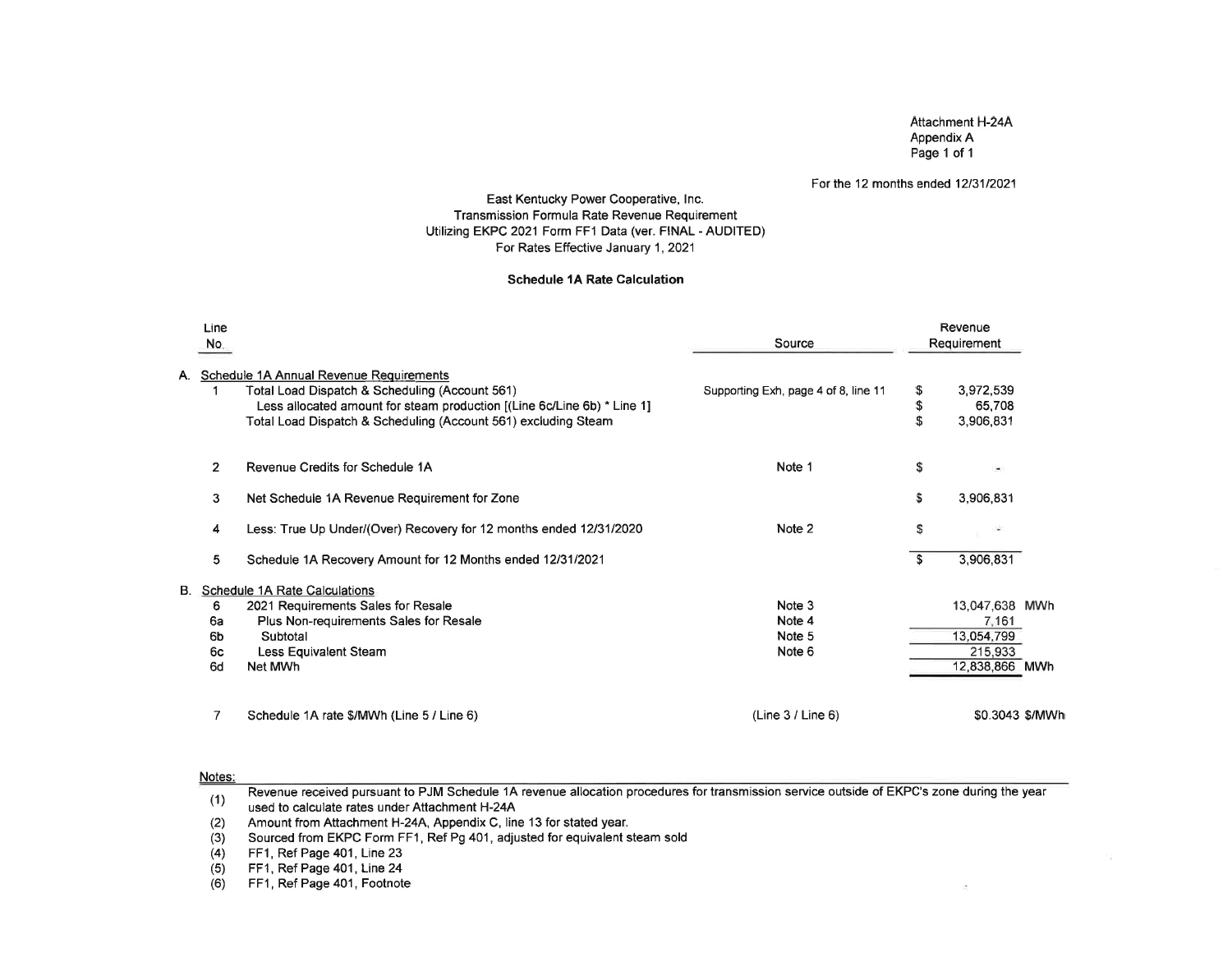#### Rate Formula TemplateUtilizing Attachment H-24A

#### East Kentucky Power Cooperative, lnc.RTEP - Transmission Enhancement Charges

To be completed in conjunction with Attachment H-24A

|                               | (1)                                                                                                                                                 | (2)                                                                                           | (3)                        | (4)       |
|-------------------------------|-----------------------------------------------------------------------------------------------------------------------------------------------------|-----------------------------------------------------------------------------------------------|----------------------------|-----------|
| Line<br><u>No.</u>            | <b>TRANSMISSION PLANT</b>                                                                                                                           | Attachment H-24A<br>Page, Line, Col.                                                          | Transmission               | Allocator |
| $\mathbf 1$<br>$\overline{2}$ | Gross Transmission Plant - Total<br>Net Transmission Plant - Total                                                                                  | Attachment H-24A, p 2, line 2 col 5 (Note A)<br>Attachment H-24A, p 2, line 14 col 5 (Note B) | 679.376.084<br>492.610.800 |           |
| 3<br>4                        | <b>O&amp;M EXPENSE</b><br>Total O&M Allocated to Transmission<br>Annual Allocation Factor for O&M                                                   | Attachment H-24A, p 3, line 8 col 5<br>(line 3 divided by line 1 col 3)                       | 43,250,425<br>6.37%        | 6.37%     |
| 5<br>6                        | GENERAL AND COMMON (G&C) DEPRECIATION EXPENSE<br><b>Total G&amp;C Depreciation Expense</b><br>Annual Allocation Factor for G&C Depreciation Expense | Attachment H-24A, p 3, lines 10 & 11, col 5 (Note H)<br>(line 5 divided by line 1 col 3)      | 1,044,178<br>0.15%         | 0.15%     |
| 7<br>8                        | <b>TAXES OTHER THAN INCOME TAXES</b><br><b>Total Other Taxes</b><br>Annual Allocation Factor for Other Taxes                                        | Attachment H-24A, p 3, line 20 col 5<br>(line 5 divided by line 1 col 3)                      | 0.00%                      | $0.00\%$  |
| 9                             | <b>Annual Allocation Factor for Expense</b>                                                                                                         | Sum of lines 4, 6 and 8                                                                       |                            | 6.52%     |
| 10<br>11                      | <b>INCOME TAXES</b><br><b>Total Income Taxes</b><br>Annual Allocation Factor for Income Taxes                                                       | Attachment H-24A, p 3, line 27 col 5<br>(line 8 divided by line 2 col 3)                      | 0.00%                      | 0.00%     |
| 12<br>13                      | <b>RETURN</b><br>Return on Rate Base<br>Annual Allocation Factor for Return on Rate Base                                                            | Attachment H-24A, p 3, line 28 col 5<br>(line 10 divided by line 2 col 3)                     | 27.544.976<br>5.59%        | 5.59%     |
| 14                            | <b>Annual Allocation Factor for Return</b>                                                                                                          | Sum of lines 11 and 13                                                                        |                            | 5.59%     |
|                               |                                                                                                                                                     |                                                                                               |                            |           |

#### Note

Gross Transmission Plant is that identified on page 2 line 2 of Aftachment H-24A and includes any sub lines 2a or 2b etc. and is inclusive of any $\overline{A}$ CWIP included in rate base when authorized by FERC order.

 Net Transmission Plant is that identified on page 2 line 14 of Attachment H-24A and includes any sub lines 14a or 14b etc. and is inclusive of anyCWP included in rate base when authorized by FERC order.B

 Project Gross Plant is the total capital investment for the project calculated in the same method as the gross plant value in line 1 and includes CWIP $\mathbf C$ in rate base if applicable. This value includes subsequent capital investments required io maintain the tacilities to their original capabilities,

Project Net Plant is the Project Gross Plant ldentified in Column 3 less the associated Accumulated Depreciation. D

Project Depreciation Expense is the actual value booked for the project and included in the Depreciation Expense in Attachment H-24A page 3 lineE

True-Up Adjustment is included pursuant to a FERC approved methodology if applicable. F

The Network Upgrade Charge is the value to be used in PJM OATT Schedule 26. G

The Total General and Common Depreciation Expense excludes any depreciation expense directly associated with a project and thereby included inAttachment H-24A Appendix B, page 2, column 9. H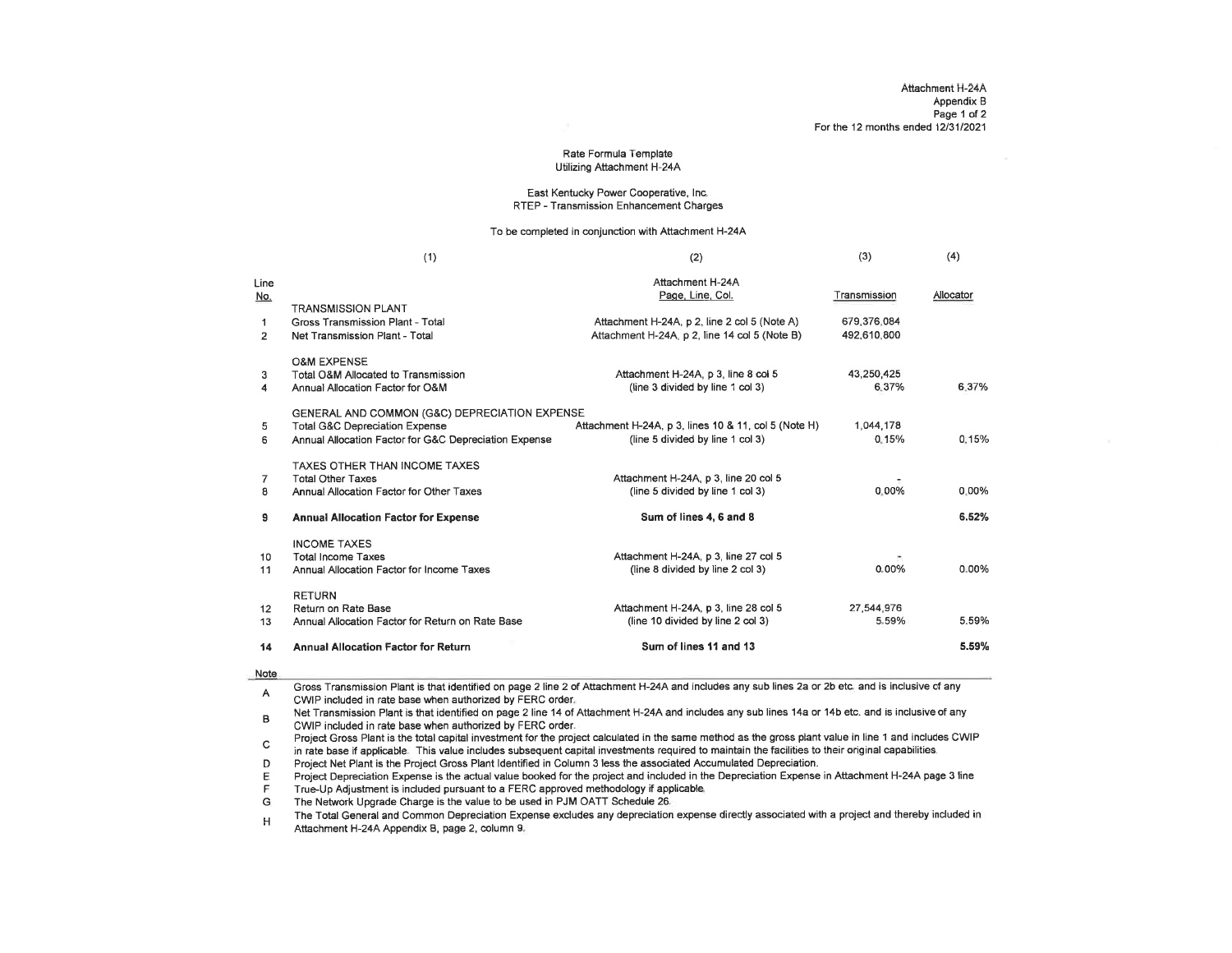Attachment H-24A Appendix BPage 2 of 2

For the 12 months ended 12/31/2021

#### East Kentucky Power Cooperative, lnc.RTEP - Transmission Enhancement Charges

#### Networt Upgrade Charge Calculation By Project

|                | (1)                 | (2)                                     | (3)                                     | (4)                                                         | (5)                                    | (6)                            | (7)                                                                           | (8)                        | (9)                                              | (10)                                    | (11)                               | (12)                         |
|----------------|---------------------|-----------------------------------------|-----------------------------------------|-------------------------------------------------------------|----------------------------------------|--------------------------------|-------------------------------------------------------------------------------|----------------------------|--------------------------------------------------|-----------------------------------------|------------------------------------|------------------------------|
| Line<br>No.    | <b>Project Name</b> | <b>RTEP</b><br>Project<br><b>Number</b> | Project<br><b>Gross Plant</b>           | Annual<br>Allocation<br><b>Factor for</b><br><b>Expense</b> | Annual<br><b>Expense</b><br>Charge     | Project<br><b>Net Plant</b>    | Annual<br>Allocation<br>Factor for<br>Return                                  | Annual<br>Return<br>Charge | Project<br><b>Depreciation</b><br><b>Expense</b> | <b>Annual Revenue</b><br>Requirement    | True-Up<br>Adjustment              | Network Upgrade<br>Charge    |
|                |                     |                                         | (Note C)                                |                                                             |                                        |                                | (Page 1 line 7) (Col. 3 * Col. 4) (Note D) (Page 1 line 12) (Col. 6 * Col. 7) |                            | (Note E)                                         | (Sum Col. 5, 8 & 9)                     | (Note F)                           | Sum Col. 10 & 11<br>(Note G) |
| 1a<br>1b<br>1c |                     |                                         | S<br>÷.<br>$\infty$<br>$\omega$ :<br>£. | 6,52%<br>6.52%<br>6.52%                                     | $$0.00$ \$<br>$$0.00$ \$<br>$$0.00$ \$ | $\equiv$<br>×<br>$\mathcal{A}$ | 5.59%<br>5.59%<br>5.59%                                                       | \$0,00<br>\$0,00<br>\$0.00 | 50 <br> \$0 <br> 30                              | $$0,00$ \$<br>$$0.00$ \$<br>$$0.00 $ \$ | $\overline{\phantom{a}}$<br>÷<br>× | \$0.00<br>\$0.00<br>\$0.00   |
|                |                     |                                         |                                         |                                                             |                                        |                                |                                                                               |                            |                                                  |                                         |                                    |                              |
| $\overline{2}$ | Annual Totals       |                                         |                                         |                                                             |                                        |                                |                                                                               |                            |                                                  | \$0                                     | \$0                                | \$0                          |

3RTEP Transmission Enhancement Charges for Attachment H-244, Page 1, Line 5c \$0

#### Note

Letter

 $\overline{A}$ Gross Transmission Plant is that identified on page 2 line 2 of Attachment H-24A and includes any sub lines 2a or 2b etc. and is inclusive of any CWIP included in rate base when authorized by FERC order.

Net Transmission Plant is that identified on page 2 line 14 of Attachment H-24A and includes any sub lines 14a or 14b etc. and is inclusive of any CWIP included in rate base when authorized by FERC order.  $\mathsf{B}$ 

Note that we have been always a line of the project calculated in the same method as the gross plant value in line 1 and includes CWIP in rate base if applicable. This value includes subsequent  $\mathtt{C}$ capital investments required to maintain the facilities to their original capabilities.<br>Project Net Plant is the Project Gross Plant Identified in Column 3 less the associated Accumulated Depreciation

Project Net Plant is the Project Gross Plant Identified in Column 3 less the associated Accumulated Depreciation.<br>
Forgiect Depreciation Expense is the actual value booked for the project and included in the Depreciation E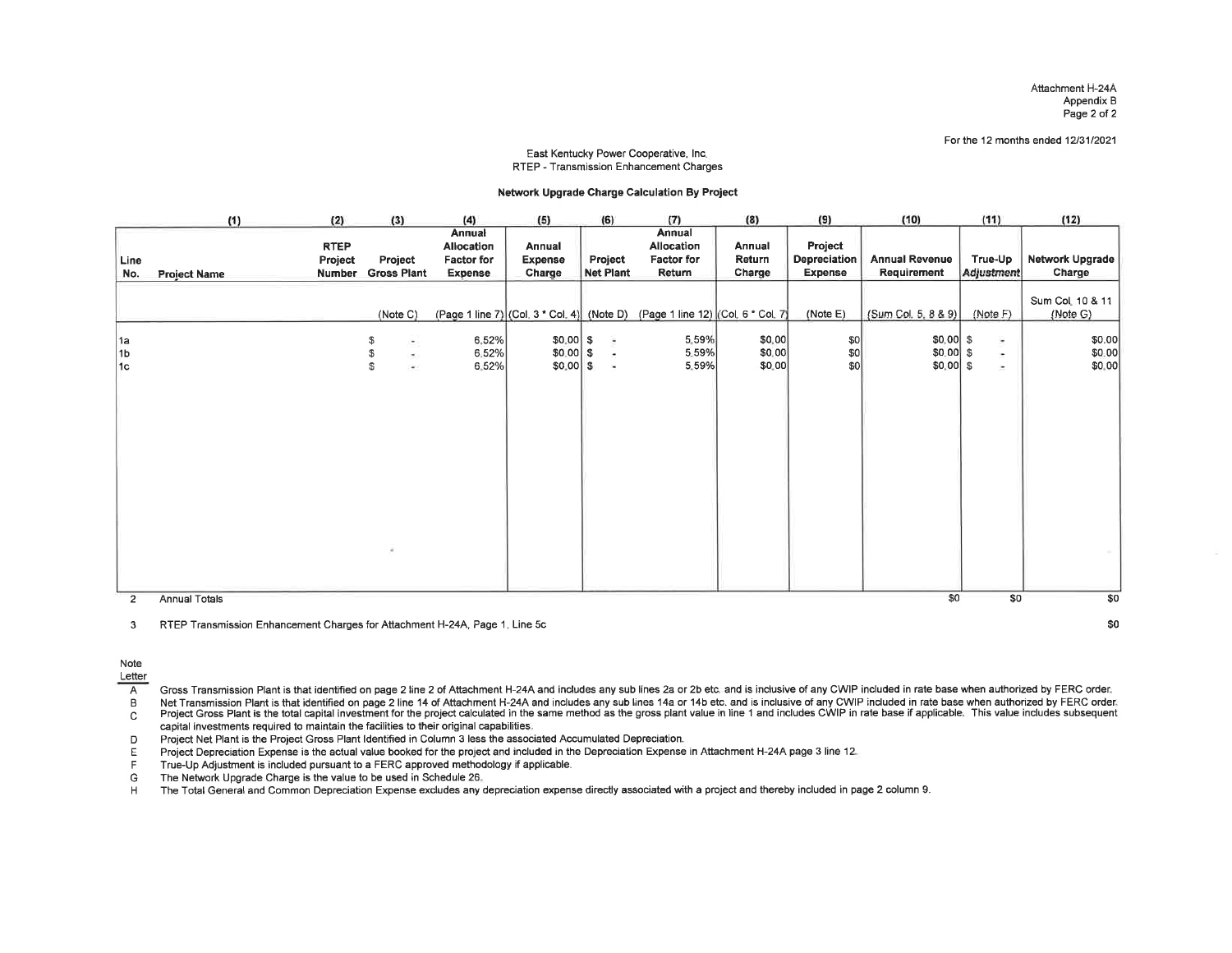# Rate Formula TemplateUtilizing Attachment H-244

## East Kentucky Power Cooperative, lnc. Calculation of Prior Year Transmission Revenue Requirement True-up AdjustmentTo be completed in conjunction with Attachment H-24A

| (2)<br>7 A T |
|--------------|
|--------------|

### Reconciliation Adjustment for Transmission Revenue Requirements

| Actual Transmission Revenue Requirement for 12 Months Ended 12/31/2021 including True Up for<br>12 months ended 12/31/2020 (1) |    | 77,245,954.35    |
|--------------------------------------------------------------------------------------------------------------------------------|----|------------------|
| Less: True Up Under/(Over) Recovery Adjustment for EKPC Appendix H-24A: Adjustment for 12<br>mo. ended 12/31/2020 (2)          | S  | (4, 565, 296.95) |
| $(Line 1 - Line 2)$<br>Transmission revenue requirements for the 12 months ended 12/31/2021                                    | \$ | 81,811,251.30    |
| Less: Actual Transmission Revenue Collected for 12 months Ended 12/31/2021 (3)                                                 |    | 80,863,884.57    |
| (Line 3 - Line 4)<br>True-Up Principal Under(Over) Recovery before Interest                                                    |    | 947,366.73       |
| Monthly Interest Rate--Final FERC rate (4)                                                                                     |    | 0.274%           |
| Number of Months being Trued Up                                                                                                |    | 24               |
| (Line 5 x Line 6 x Line 7)<br>Interest                                                                                         |    | 62,298.84        |
| True Up Principal & Interest Under(Over) Recovery--Preliminary (5)<br>$(Line 5 + Line 8)$                                      |    | ,009,665.57      |
|                                                                                                                                |    |                  |

Notes

(1) Revenue requirement from Page 1 of 5, line 7 of Attachment H-24A for the referenced year

(2) EKPC Attachment H-24A, page 1 of 5, Line 6a for the referenced recovery year

(3) Revenue received under PJM Tariff Schedules 7 and 8 under Attachment H-24A for the referenced year.

(4) See: http://www.ferc.gov/enforcement/acct-matts/interest-rates.asp for the appropriate Months

(5) Goes to Attachment H-24A, page 1 of 5, line 6a

LineNo.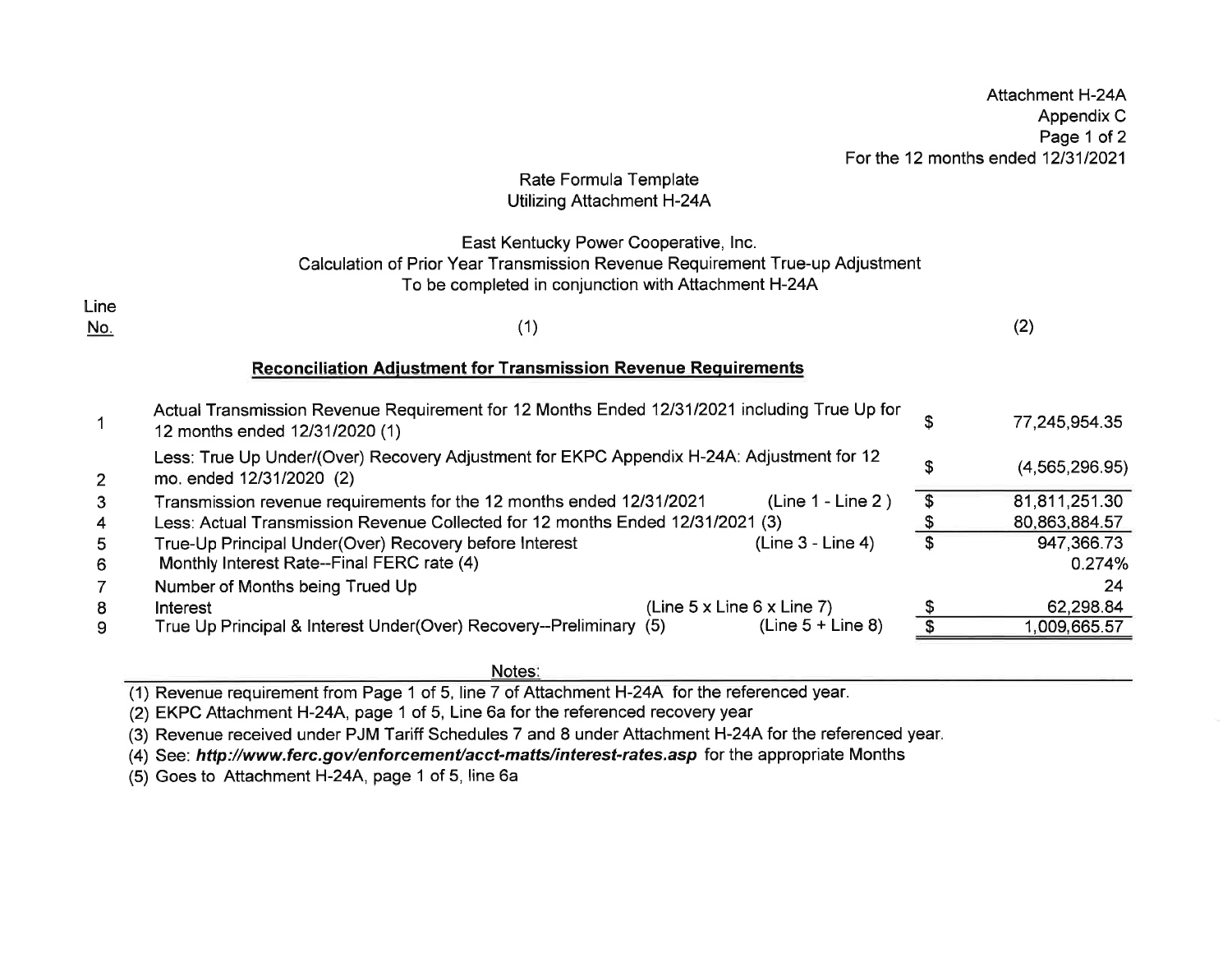|                 |                                                                                          |                                                |                | Appendix C<br>Page 2 of 2          |
|-----------------|------------------------------------------------------------------------------------------|------------------------------------------------|----------------|------------------------------------|
|                 |                                                                                          |                                                |                | For the 12 months ended 12/31/2021 |
|                 | Rate Formula Template                                                                    |                                                |                |                                    |
|                 | Utilizing Attachment H-24A                                                               |                                                |                |                                    |
|                 | East Kentucky Power Cooperative, Inc.                                                    |                                                |                |                                    |
|                 | Calculation of Prior Year EKPC Schedule 1A Revenue Requirement True-up Adjustment        |                                                |                |                                    |
|                 | To be completed in conjunction with Attachment H-24A                                     |                                                |                |                                    |
| Line            |                                                                                          |                                                |                |                                    |
| <u>No.</u>      | (1)                                                                                      |                                                |                | (2)                                |
|                 |                                                                                          |                                                |                |                                    |
|                 | <b>Reconciliation Adjustment for Schedule 1A Charges</b>                                 |                                                |                |                                    |
|                 | Actual Schedule 1-A Costs for 12 Months Ended 12/31/2021 including True Up for 12 months |                                                |                |                                    |
| 10 <sup>°</sup> | ended 12/31/2020 (6)                                                                     |                                                | \$             | 4, 131, 110. 31                    |
|                 | Less: True Up Under/(Over) Recovery Adjustment for EKPC Sch. 1A for for 12 mo. ended     |                                                | \$             | 224,278.88                         |
| 11              | 12/31/2020 (7)                                                                           |                                                |                |                                    |
| 12              | True-Up Principal Under(Over) Recovery before Interest                                   | (Line 10 - Line 11)                            |                | \$3,906,831.43                     |
| 13              | Less: Actual Sch. 1A Revenue Collected for 12 months Ended 12/31/2021 (8)                |                                                |                | \$4,904,420.00                     |
| 14              | True-Up Principal Under(Over) Recovery before Interest                                   | (Line 12 - Line 13)                            | $\mathfrak{s}$ | (997, 588.57)                      |
| 15              | Monthly Interest Rate--Final FERC rate (9)                                               |                                                |                | 0.274%                             |
| 16              | Number of Months being Trued Up                                                          |                                                |                | 24                                 |
| 17              | Interest                                                                                 | (Line $14 \times$ Line $15 \times$ Line $16$ ) | \$             | (65, 601.42)                       |
| 18              | True Up Principal & Interest Under(Over) Recovery--Preliminary (10)                      | (Line $14 +$ Line 17)                          |                | (1,063,189.99)                     |

Attachment H-24A

### Notes:

(6) Revenue requirement calculated using EKPC Attachment H-24A, Appendix A and actual cost information for the referenced

(7) EKPC Attachment H-24A, Appendix A, Line 6a for the referenced recovery year.

(8) Revenue received from PJM under PJM Tariff Schedules 7 and 8 for the EKPC Zone under Attachment H-24A for the referenced

(9) See: http://www.ferc.gov/legal/acct-matts/interesf-rafes.asp for the appropriate Month

10) Goes to Attachment H-24A, Appendix A, line 4.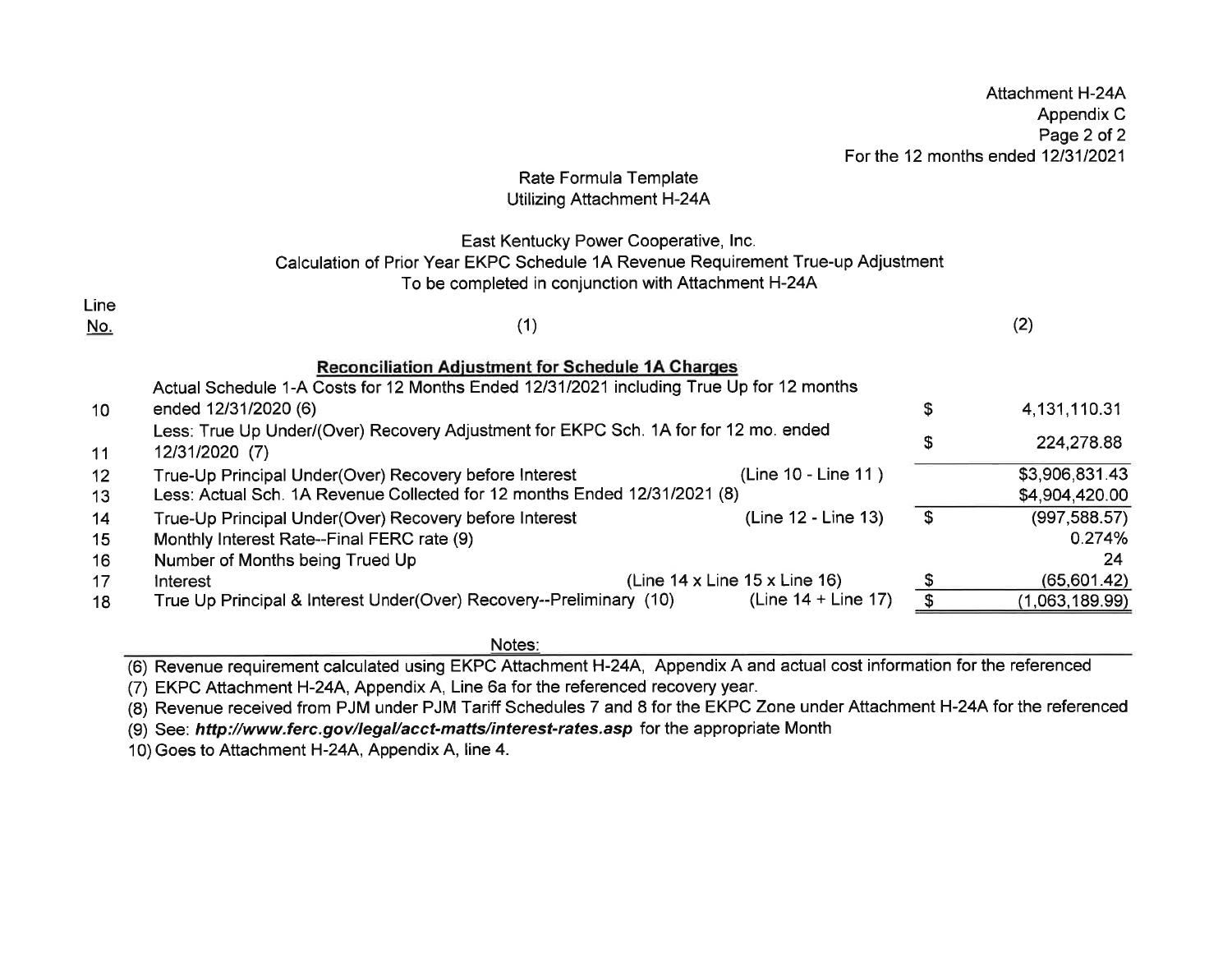### Attachment H-244 Appendix D

### East Kentucky Power Cooperative, lnc. Depreciation Rates Rates effective for year ending December 31,2021

|                         | <b>FERC</b> | Company                                  |                                                          | Actual        |
|-------------------------|-------------|------------------------------------------|----------------------------------------------------------|---------------|
| Line                    | Account     | Account                                  |                                                          | Accrual       |
| No.                     | Number      | <b>Number</b>                            | Description                                              | Rates         |
|                         | (A)         | (B)                                      | (C)                                                      | (D)           |
|                         |             |                                          |                                                          | %             |
|                         |             |                                          | <b>Transmission Plant (1)</b>                            |               |
| 1                       | 350         | 350010                                   | Rights of Way (No depr on land)                          | $\frac{1}{2}$ |
| $\overline{\mathbf{c}}$ | 353         | 353000                                   | <b>Station Equipment</b>                                 | 2.180         |
| 3                       | 353         | 353010                                   | <b>Station Equipment - ECS</b>                           | 6.310         |
| 4                       | 354         | 354000                                   | <b>Towers and Fixtures - Trans Plant</b>                 | 1.660         |
| 5                       | 355         | 355000                                   | Poles & Fixtures                                         | 2.820         |
| 6                       | 356         | <b>Overhead Conductors &amp; Devices</b> | 2.900                                                    |               |
| $\overline{7}$          | 359         | 359000                                   | Roads and Trails - Trans Plant                           | 1.920         |
|                         |             |                                          | <b>General and Intagible Plant</b>                       |               |
| 8                       | 303         | 303000                                   | Miscellaneous Intangible Plant                           | 11.420        |
| 9                       | 390         | 390000                                   | Structures and Improvements - General Plant              | 0.990         |
| 10                      | 391         | 391000                                   | Office Furn & Equip - Gen Plant                          | 5.000         |
| 11                      | 391         | 391001                                   | Office Furn & Equip - Peoplesoft                         | 6.670         |
| 12                      | 392         | 392000                                   | <b>Transportation Equipment</b>                          | 5.840         |
| 13                      | 393         | 393000                                   | <b>Stores Equipment</b>                                  | 4.000         |
| 14                      | 394         | 394000                                   | Tools, Shop & Garage Equipment                           | 5.000         |
| 15                      | 395         | 395000                                   | Lab Equipment - General Plant                            | 5.000         |
| 16                      | 396         | 396000                                   | Power Operated Equip - Gen Plant                         | 2.020         |
| 17                      | 397         | 397000                                   | <b>Communication Equipment - General Plant</b>           | 6.670         |
| 18                      | 397         | 397000                                   | <b>Communication Bldgs &amp; Towers</b>                  | 6.670         |
| 19                      | 397         | 397001                                   | Communication Eq - ECS - General Plant                   | 6.670         |
| 20                      | 398         | 398000                                   | Misc Equip - General Plant                               | 5.000         |
|                         |             |                                          | <b>NOTES:</b>                                            |               |
|                         | (1)         |                                          | Depreciation Rates approved in KPSC Case No. 2021-00103. |               |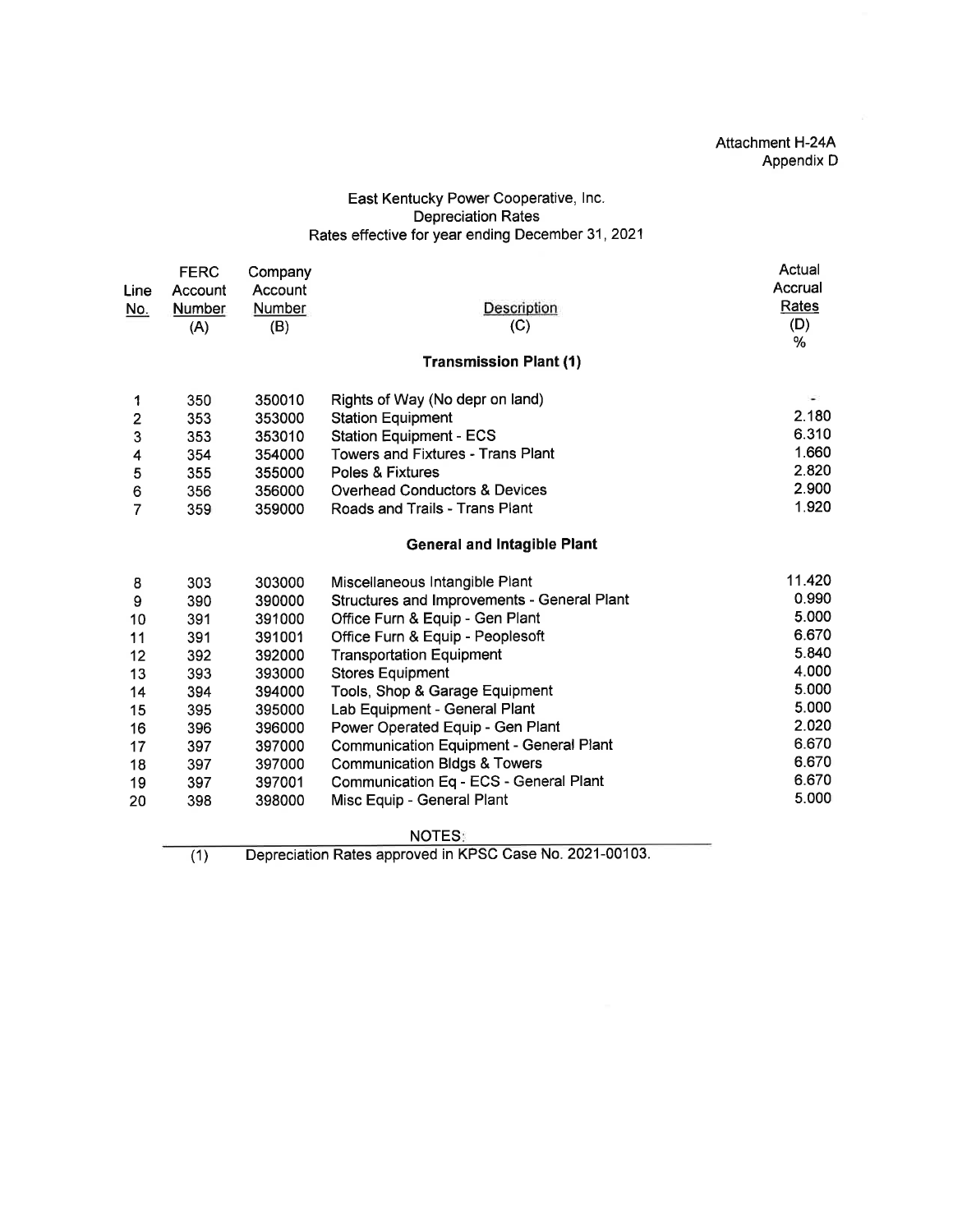Attachment H-244 Supporting Exhibit Page 1 of 8For the 12 months ended  $12/31/202<sup>2</sup>$ 

# East Kentucky Power CooperativeUtilizing EKPC 2021 Form FF1 Data (ver. FINAL - AUDITED)

# Materials and Supplies (1)Allocation of Account 163

Line

| No. |                     | M&S          | Percentage | Acct 163 <sup>(2)</sup>  | Total M&S <sup>(3)</sup> |
|-----|---------------------|--------------|------------|--------------------------|--------------------------|
|     | Production          | \$51,438,650 | 61.76%     | $\overline{\phantom{0}}$ |                          |
|     | Transmission        | 31,765,805   | 38.14%     | -                        |                          |
|     | <b>Distribution</b> | 78,901       | 0.09%      |                          |                          |
|     | Total M&S           | \$83,283,356 | 100.00%    |                          | 31,765,805               |

## Notes:

(1) Source - EKPC Form FF1 Ref P9227, Column C

(2) Unallocated M&S balance as of Year End

(3) To Attachment H-24A, Page 2 of 5, Line 27.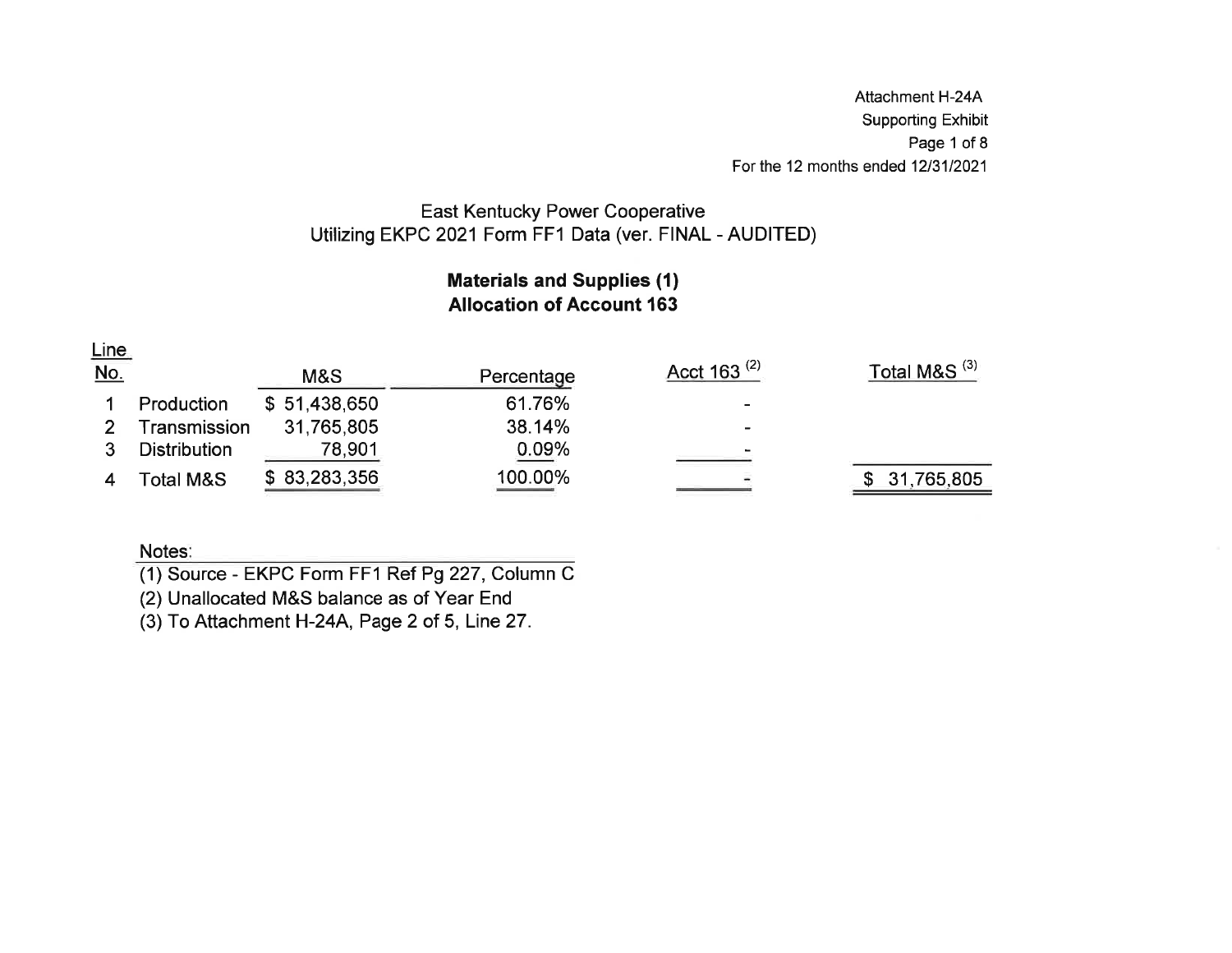Attachment H-244 Supporting Exhibit Page 2 of 8For the 12 months ended 12/31/2021

# East Kentucky Power Gooperative, lnc. Utilizing EKPC 2021 Form FF1 Data (ver. FINAL - AUDITED)

# Detail of Land Held for Future Use (1)

|                 |                                      | Non-Transmission Related |                             |    |             |                           |                          |  |  |  |  |
|-----------------|--------------------------------------|--------------------------|-----------------------------|----|-------------|---------------------------|--------------------------|--|--|--|--|
| <u>Line No.</u> | <b>Property Description</b>          |                          | <b>Transmission Related</b> |    | Portion     | Reported on EKPC Form FF1 |                          |  |  |  |  |
|                 |                                      |                          |                             |    |             |                           |                          |  |  |  |  |
|                 | Proposed East London Substation Site |                          | ÷                           | -S | $27,462$ \$ |                           | 27,462                   |  |  |  |  |
|                 |                                      |                          |                             |    |             |                           |                          |  |  |  |  |
|                 |                                      |                          |                             |    |             |                           | $\overline{\phantom{a}}$ |  |  |  |  |
|                 |                                      |                          |                             |    |             |                           |                          |  |  |  |  |
|                 |                                      |                          |                             |    |             |                           |                          |  |  |  |  |
| n               |                                      |                          |                             |    |             |                           |                          |  |  |  |  |
|                 | <b>Balances</b>                      |                          |                             |    | 27,462      |                           | 27,462                   |  |  |  |  |

Notes:

(1) Source: EKPC Form FFI Ref Pg 214, Account 105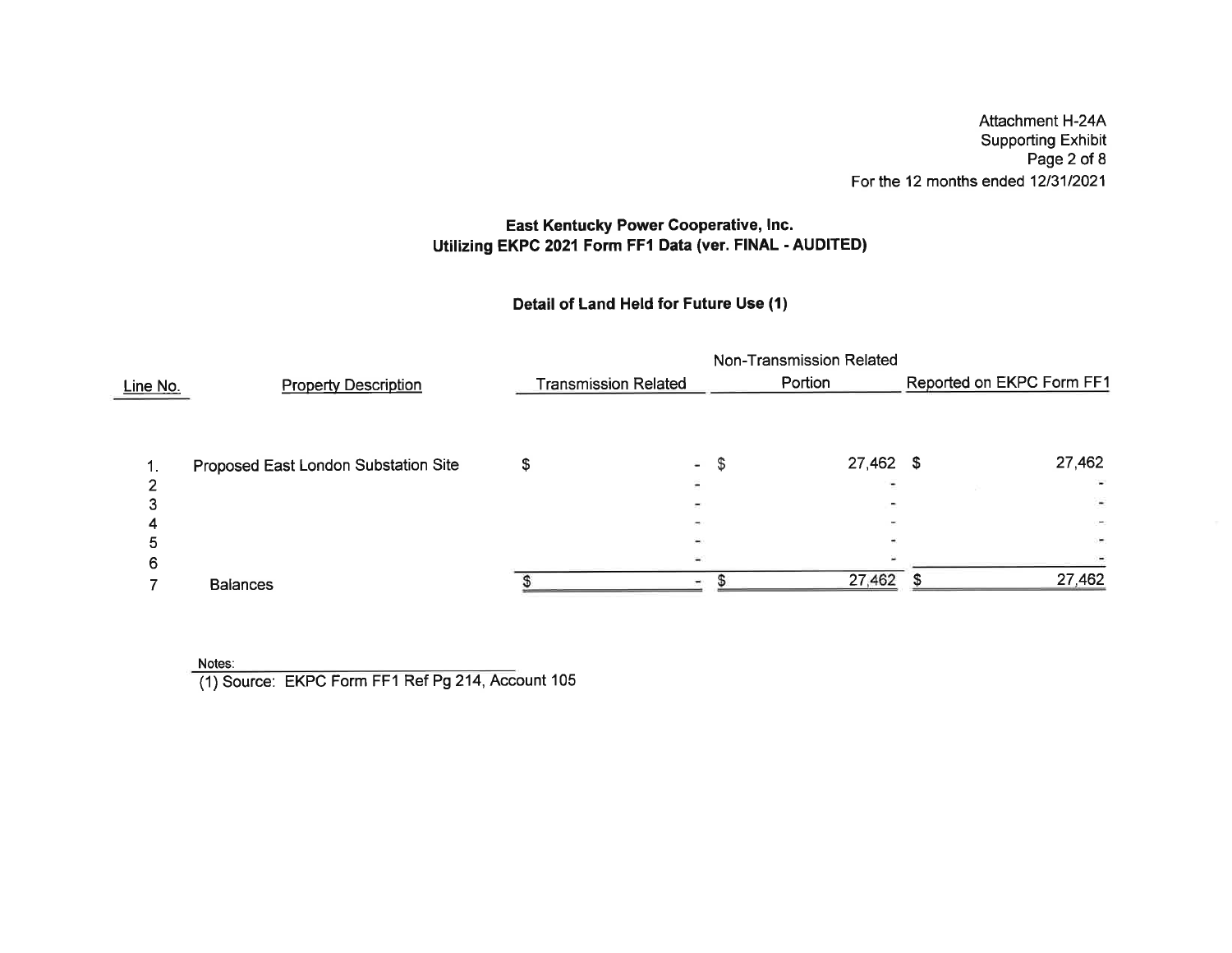Attachment H-24A Supporting Exhibit Page 3 of 8For the 12 months ended 12/31/2021  $\,$ 

### East Kentucky Power Cooperative, lnc. Utilizing EKPC2021 Form FF1 Data (ver. FINAL - AUDITED)

## Safety and Non-Safety Related Advertising, Regulatory Expense, and PJM lntegration Costs

| Line No.     |                                                        | <b>Source</b>            |      | <b>EKPC</b> |
|--------------|--------------------------------------------------------|--------------------------|------|-------------|
| 1            | <b>General Advertising - Account 930.1</b>             | Form FF1, P. 321, col. B | \$   | 302,878     |
| $\mathbf{2}$ | Amount of Safety Related Advertising                   |                          |      |             |
| 3            | Amount of Non-Safety Related Advertising (1)           | Note 1                   | S.   | 302,878     |
| 4            | <b>Regulatory Commission Expense - Account 928</b>     | Note 2                   | \$   | 1,579,374   |
| 5            | Less: Regulatory Expense unrelated to transmission (2) | Note 3                   |      | (1,326,098) |
| 6            | Regulatory Expense Assoc w FERC Transmission Tariff    | Note 4                   |      | 13,461      |
| 7            | Regulatory Commission Expense Related to Transmission  |                          | \$   | 266,737     |
| 8            | <b>PJM Integration Costs</b>                           | Note 5                   |      |             |
| 9            | Consulting                                             |                          | \$   |             |
| 10           | Legal Fees                                             |                          | \$\$ |             |
| 11           | <b>PJM Charges</b>                                     |                          |      |             |
| 12           | Equipment / Software Upgrades (Transmission Only)      |                          |      |             |
| 13           |                                                        |                          | S    |             |
| 14           | Amortize for 3 years                                   |                          | \$   |             |

#### Notes:

(1) To Attachment H-24A, Page 3 of 5, Line 5

(2) Regulatory fees from Kentucky Public Service Commission, EKPC Form FFI , Ref Pg 321 , Account 928

 (3) Portion of regulatory expense for proceedings during the year that were not related to transmission, derived using thetransmission function WS allocator (See Attachment H-24A, page 4 of 5, line 16)

(4) Direct costs of preparing the annual update and True-up of Transmission rates and posting the results with PJM

(5) Represents direct costs associated with EKPC's integration into PJM (transmission-related only) with three year amortization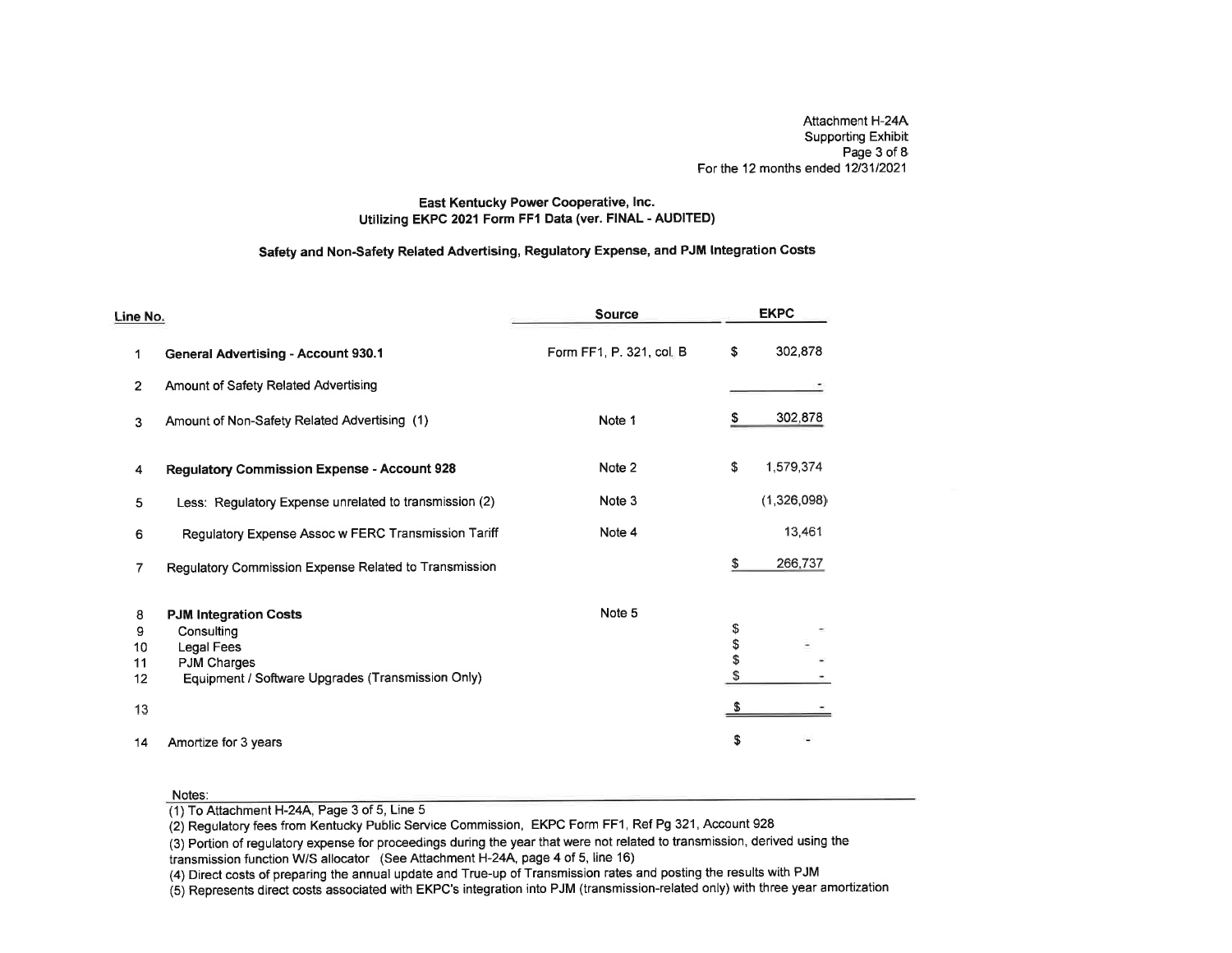Aftachment H-24A Supporting Exhibit Page 4 of 8For the 12 months ended 12/31/2021

### East Kentucky Power Cooperative, lnc. Utilizing EKPC 2021 Form FFl Data (ver. FINAL - AUDITED)

### Balancing Authority Costs

| Line No.                                                                |                                                                                                                                                                                                                                 |    | <b>EKPC</b> |
|-------------------------------------------------------------------------|---------------------------------------------------------------------------------------------------------------------------------------------------------------------------------------------------------------------------------|----|-------------|
| <b>A&amp;G Expense</b>                                                  |                                                                                                                                                                                                                                 |    |             |
| A&G Expense, Page 321, line 168, Current Year                           |                                                                                                                                                                                                                                 | \$ | 41,038,715  |
|                                                                         |                                                                                                                                                                                                                                 |    |             |
|                                                                         |                                                                                                                                                                                                                                 |    |             |
| Adjusted A&G Expense - To Attachment H-24A, Page 3 of 5, Line 3         |                                                                                                                                                                                                                                 | S  | 41,038,715  |
|                                                                         |                                                                                                                                                                                                                                 |    |             |
| <b>Transmission Expense</b>                                             |                                                                                                                                                                                                                                 |    |             |
| Transmission Expense, EKPC Form FF1, Ref Pg 321, line 100, Current Year |                                                                                                                                                                                                                                 | S  | 62,512,517  |
| Adjustments                                                             |                                                                                                                                                                                                                                 |    |             |
|                                                                         |                                                                                                                                                                                                                                 | S  | 62,512,517  |
|                                                                         |                                                                                                                                                                                                                                 |    |             |
|                                                                         |                                                                                                                                                                                                                                 |    |             |
| B.A. Costs in Transmission Expense on EKPC Form FF1, Ref Pg 321         |                                                                                                                                                                                                                                 | \$ | 3,972,539   |
|                                                                         |                                                                                                                                                                                                                                 |    |             |
|                                                                         |                                                                                                                                                                                                                                 |    |             |
|                                                                         |                                                                                                                                                                                                                                 |    | 3,972,539   |
| Total Balancing Authority Costs (561.BA) in Adj Transmission Exp        | Note 1                                                                                                                                                                                                                          | S. |             |
|                                                                         |                                                                                                                                                                                                                                 |    |             |
| Revenue Credits for Sched 1 / Acct 561 (2)                              | Note 2                                                                                                                                                                                                                          |    | 3,972,539   |
|                                                                         | Adjustments<br>Adjusted Transmission Expense - To Attachment H-24A, Page 3 of 5, Line 1<br>Balancing Authority Costs in 561 through 561.3<br>Less TVA Reliability Service Payments EKP Subaccount 561100<br>Adjusted B.A. Costs |    | \$          |

#### Notes:

(1) Costs related to BA activities not included in Schedule 1 Costs

(2) To Aftachment H-24A Page 4 of 5, Line 7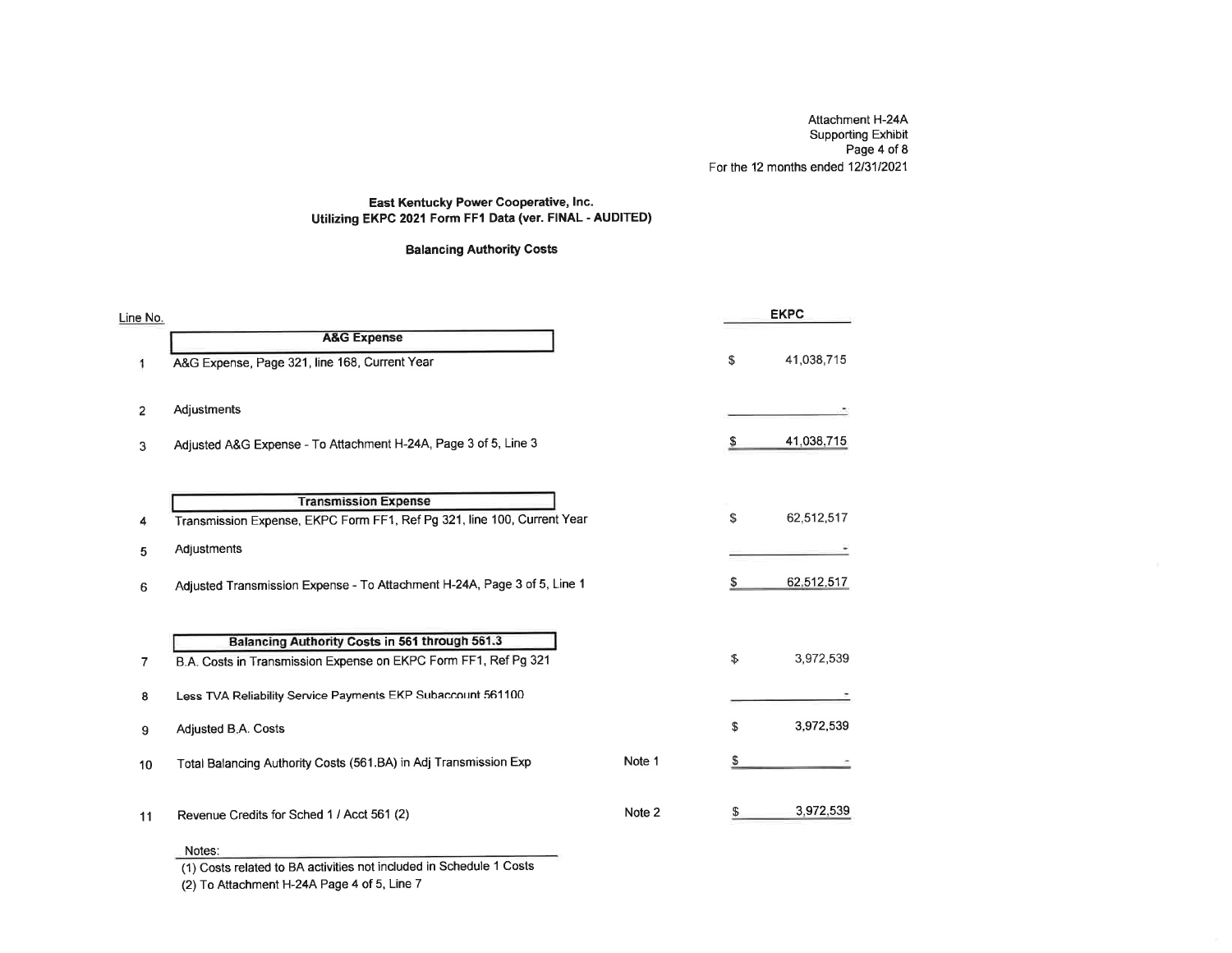Attachment H-244 Supporting Exhibit Page 5 of 8For the 12 months ended 12/31/2021

# East Kentucky Power Cooperative, lnc. Utilizing EKPC 2O21Form FFI Data (ver. FINAL - AUDITED)

## Determination of Transmission Plant lncluded in OATT Ancillary Services

| Line No. |                                                            |   | <b>EKPC</b> |
|----------|------------------------------------------------------------|---|-------------|
|          | Generation Step-up Transformers (1)                        | S | 27,605,473  |
| 2        | Sole use Property                                          |   |             |
|          | <b>Distribution Use</b>                                    |   |             |
| 4        | Transmission plant included in OATT Ancillary Services (2) |   | 27,605,473  |

Notes:

(1) GSU capital costs that are included in the Transmission capital Account 353; amounts sourced from EKPC's Asset Management System.

(2) To Attachment H-24A, page 4 of 5, Line 3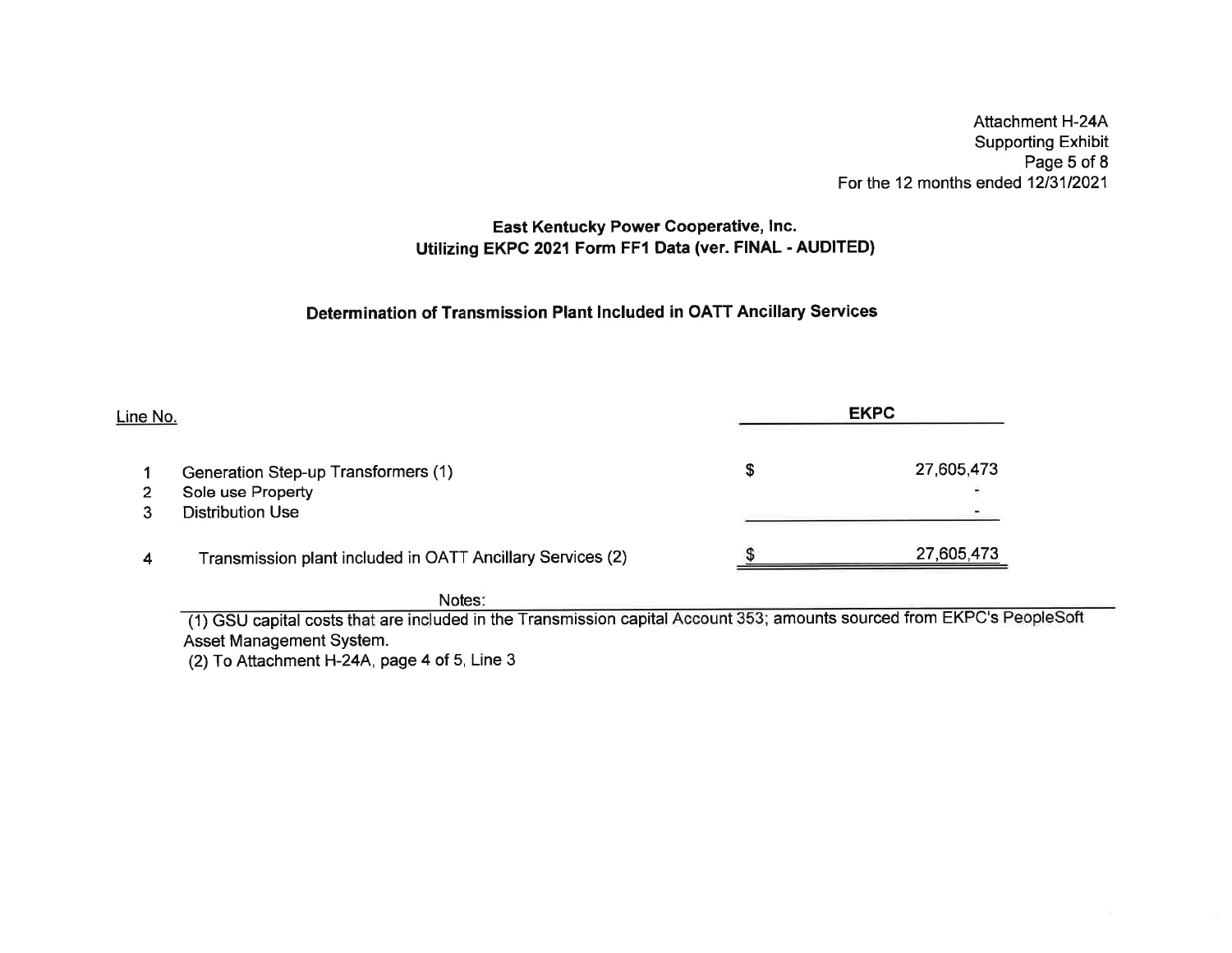Attachment H-24A Supporting Exhibit Page 6 of 8 For the 12 months ended 12/31/2021

### East Kentucky Power Cooperative, lnc. Utilizing EKPC 2021 Form FFI Data (ver. FINAL - AUDITED)

### Revenue Credits, Accounts 454, 456,459 and GFA Revenues

|          |                                                                                                      |        |    | <b>Account 454</b>      |
|----------|------------------------------------------------------------------------------------------------------|--------|----|-------------------------|
| Line No. |                                                                                                      |        |    | <b>EKPC</b>             |
| 1        | Per Books Total, Page 300 (Total Accts 440-459)                                                      |        | S  | 952,047,212             |
| 2        | Tower Lease Revenues in per Books Total above                                                        |        |    |                         |
| 3        | Rent from Electric Property FF1 Pg 300, Account 454                                                  | Note 1 |    | 188,248                 |
| 4        | Portion Attributable to Transmission                                                                 |        |    | 100.0%<br>188,248       |
| 5        | Revenue Credit Applicable to Attachment H-24A                                                        |        | S  |                         |
| 6        | <b>Total Account 454</b>                                                                             | Note 2 | S  | 188,248                 |
|          |                                                                                                      |        |    | <b>Account 456, 459</b> |
|          |                                                                                                      |        |    | <b>EKPC</b>             |
| 7        | EKPC Form FF1, Page 300, Accounts 456 - 459<br>Remove Non-Transmission and Non-ISO Related Revenues: | Note 3 | \$ | 18,157,348              |
| 8<br>9   | Production (Accts 456010, 456042, 456043 and 459000)<br><b>Common Transmission</b>                   |        |    | 14,365,926              |
| 10       | <b>Distribution</b>                                                                                  |        |    |                         |
| 11       | Customer Account (Accounts 456054 and 456057)                                                        |        |    | 98,233<br>600           |
| 12       | Administrative and General (Acct 456003)                                                             |        |    |                         |
| 13       | Acct 456 less non-transmission and non-ISO revenue                                                   |        | S  | 3,692,588               |
| 14       | Total EKPC Account 456130 Transmission Service                                                       |        |    | 2,369,716               |
| 15       | Adjusted Total Accounts 456 - 459                                                                    |        |    | 1,322,872               |
|          |                                                                                                      |        |    | <b>GFA Revenues</b>     |
| 16       | Less: AEP Revenue from retained legacy agreement                                                     | Note 4 | Ŝ  | 131,876                 |
| 17       | <b>Total Other Transmission Revenue Credits</b>                                                      | Note 5 | \$ | 1,190,997               |

Notes:<br>(1) Rent from KU for joint use of Rights of Way, Ref Pg 300, Page 1 of 2 (Acct 454)

(2) To Attachment H-24A, Page 4 of 5, line 34

(3) The amount shown in account 456 in FF1 includes revenues from sales of renewable energy credits included in account 459.

(4) Revenue from AEP GFA Account 456101- to Attachment H-24A, Page 1 of 5, Line 4.

(5) To Attachment H-24A, Page 4 of 5, Line 35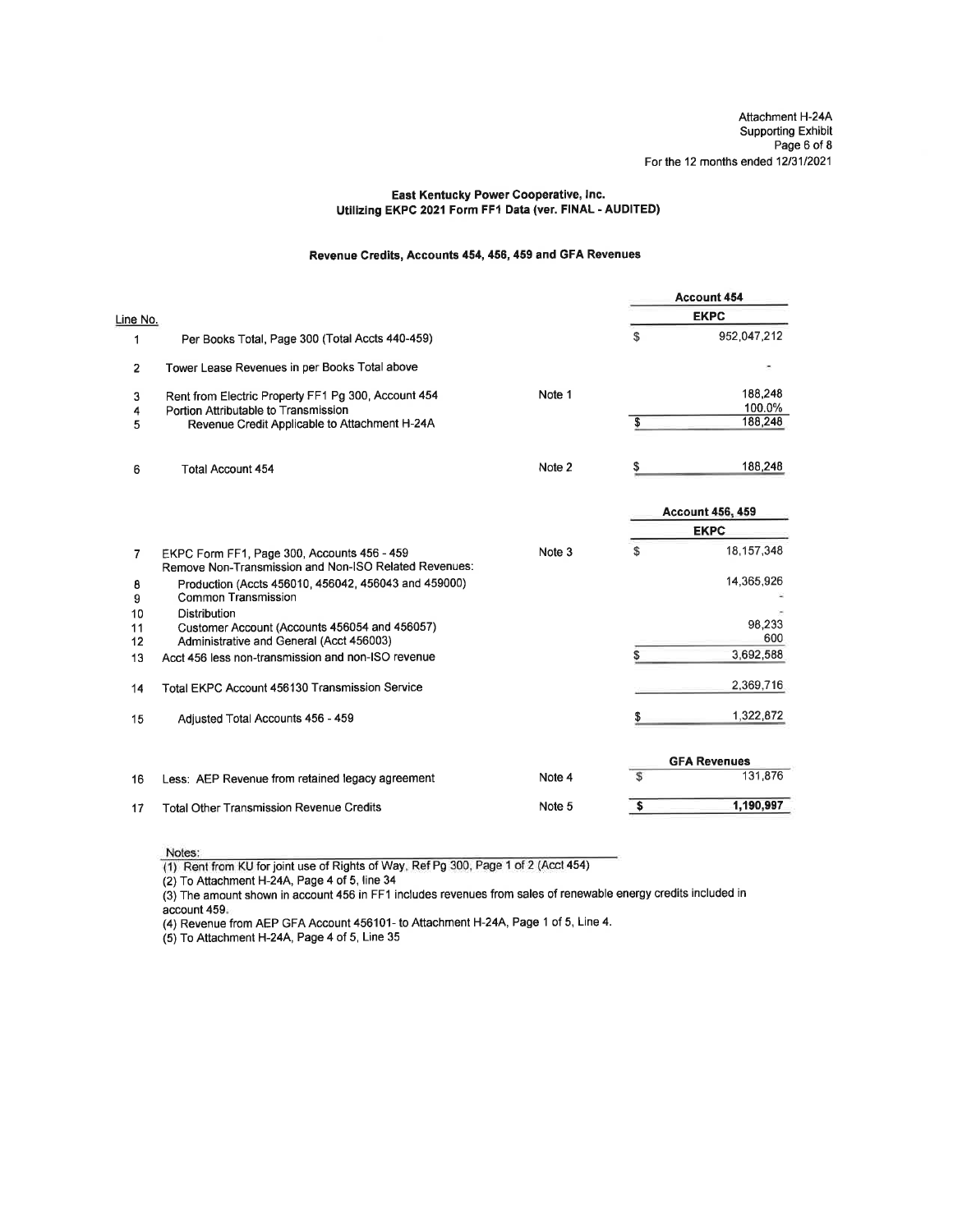Attachment H-244 Supporting Exhibit Page 7 of 8For the 12 months ended 12/31/2021

### East Kentucky Power Cooperative, lnc. Utilizing EKPC 2021 Form FF1 Data (ver. FINAL - AUDITED)

### Capital StructureAs of December 31, 2021  $\,$ (ln Dollars)

**Line** 

No. **Description** 

| Development of Cost of L.T. Interest        |  |               |  |  |  |  |  |  |  |
|---------------------------------------------|--|---------------|--|--|--|--|--|--|--|
| Long term Interest (Note 1)                 |  | 86,985,390    |  |  |  |  |  |  |  |
| Outstanding Long Term Debt (Note 2)         |  | 2,537,313,018 |  |  |  |  |  |  |  |
| <b>Average Cost of Debt (Line 1/Line 2)</b> |  | 3.428%        |  |  |  |  |  |  |  |

|    | <b>Development of Required Return</b> |    |               |         |               |                      |
|----|---------------------------------------|----|---------------|---------|---------------|----------------------|
|    |                                       |    | <b>Value</b>  | Percent | Cost (Note 4) | <b>Weighted Cost</b> |
|    | Long Term Debt                        | S. | 2,537,313,018 | 76.78%  | 3.428%        | 2.632%               |
| 5. | Proprietary Capital (Note 3)          |    | 767,457,691   | 23.22%  | 10.809%       | 2.510%               |
| 6. | Total (Line 4 plus Line 5)            |    | 3,304,770,709 |         |               | 5.142%               |
|    | <b>Effective TIER (Note 4)</b>        |    |               |         | $TIER =$      | 1.50                 |

### Notes:

1.50.4

<sup>1.</sup> EKPC Form FF1 Ref Pg 117 Row 58, Column b, Current Year

EKPC Form FF1 for 2021 Ref Pg 112, Row 23 Bal at End of Year 2

EKPC Form FF1 for 2021 Ref Pg 112, Row 15 Bal at End of Year 3